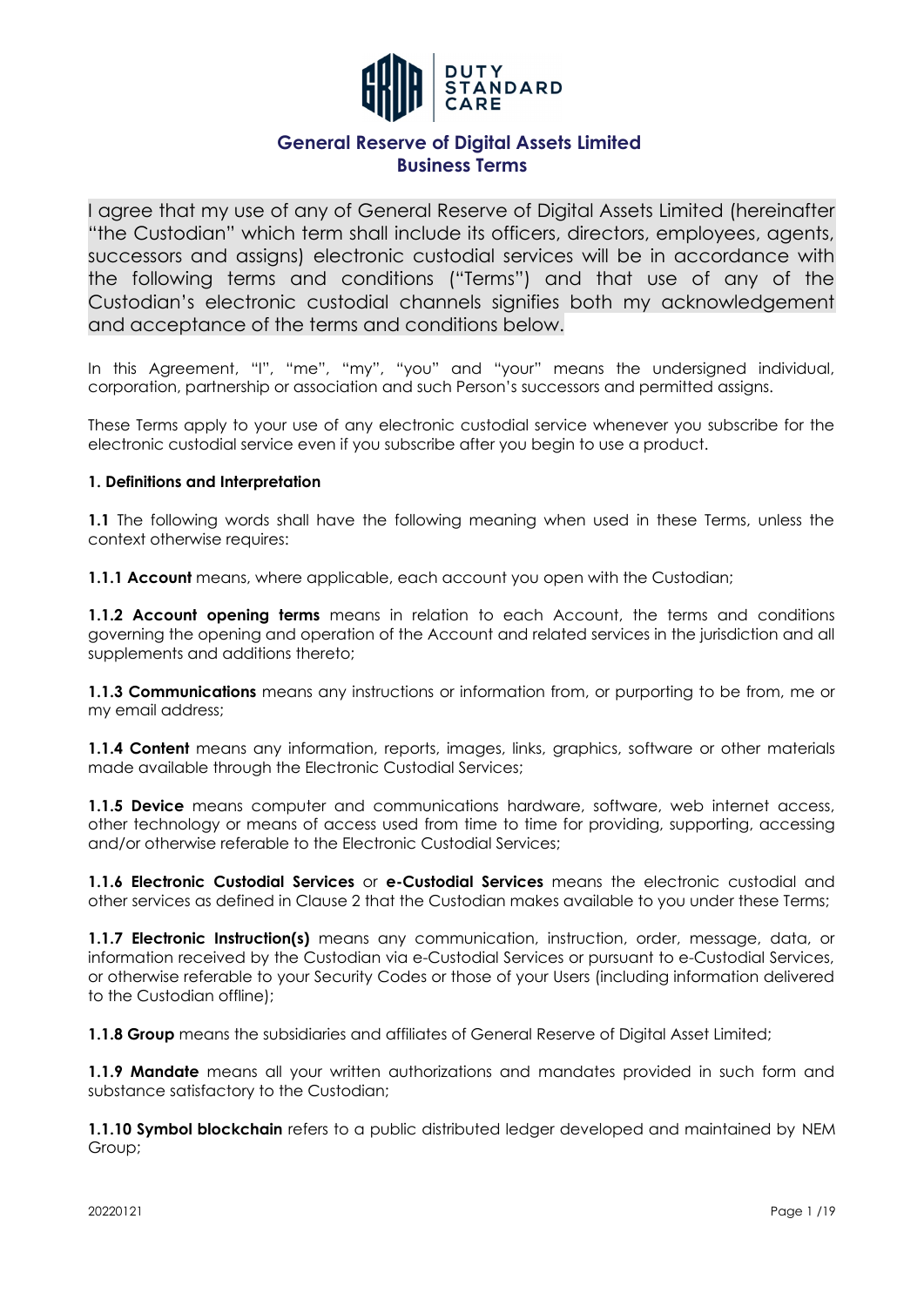

**1.1.11 Notice** has the meaning set out in Clause 19;

**1.1.12 Person** includes any (i) individual, corporation, firm, partnership, limited liability partnership, society, association, trade union, institution, business concern, organization; (ii) statutory body, agency or government authority; (iii) quasi-governmental, inter-governmental or supranational body; or (iv) regulatory, fiscal, taxing or other authority or organization, in each case whether local or foreian:

**1.1.13 Personal Data** means data which relate to an individual who can be identified (i) from the data or (ii) from data and other information which is in the Custodian's possession or is likely to come into the Custodian's possession;

**1.1.14 Purposes** has the meaning set out in Clause 10;

**1.1.15 Security Code** means and refers to any user identification, password, mobile access code, authorization number, confirmation number, confidential information, encryption key, codes, programs, mechanisms, procedures or other such codes used in connection with or to gain access to, verify or protect the security and operation of the Web Site, the Electronic Custodial Services, Account or other sensitive information;

**1.1.16 Transaction** means any transaction or operation made or performed, processed or effected pursuant to the Electronic Instructions or otherwise through the Electronic Custodial Services by you or your Users or through the Device(s);

**1.1.17 Users** mean the individuals or persons whom you have authorized or are deemed to have authorized to access and use the Electronic Custodial Services and/or to act as your administrator(s) to administer certain administrative functions relating to the access and use of the Electronic Custodial Services; and

**1.1.18 Web Site** means https://grda.ltd and any individual internal web page linked from the said site and established and maintained by the Custodian. The term "Web Site" shall not include any web site not controlled and maintained by the Custodian.

### **2. ELECTRONIC CUSTODIAL SERVICES.**

**2.1 Electronic Custodial Services.** A range of custodial and other services or facilities are provided by the Custodian, from time to time, through the Web Site or through any Device, as contemplated by this Agreement and include but may not be limited to: online custodial, mobile custodial, SMS custodial, phone custodial, electronic alert, online account services, fund transfer services and online statements. In the event the Custodian issues any guidelines in connection with the use of any Electronic Custodial Services, the guidelines must be followed whenever anyone accesses the electronic Custodial service. The Custodian will not be liable for any loss you incur as a result of any failure to do so.

**2.2 Online Account Position.** The Custodian no longer provide any periodic statements and documents relating to your Account's position and activities. Instead, you will have the freedom and flexibility to view your Account's position and previous transactions details in any blockchain wallet that is compatible with Symbol blockchain. You agree and understand that the blockckain wallet you may use is an independent third party's solution which is not developed and maintained by the Custodian. Your Account transaction's details is permanently available with no downtime on the Symbol blockchain and can be accessed through the blockchain wallet and Symbol Block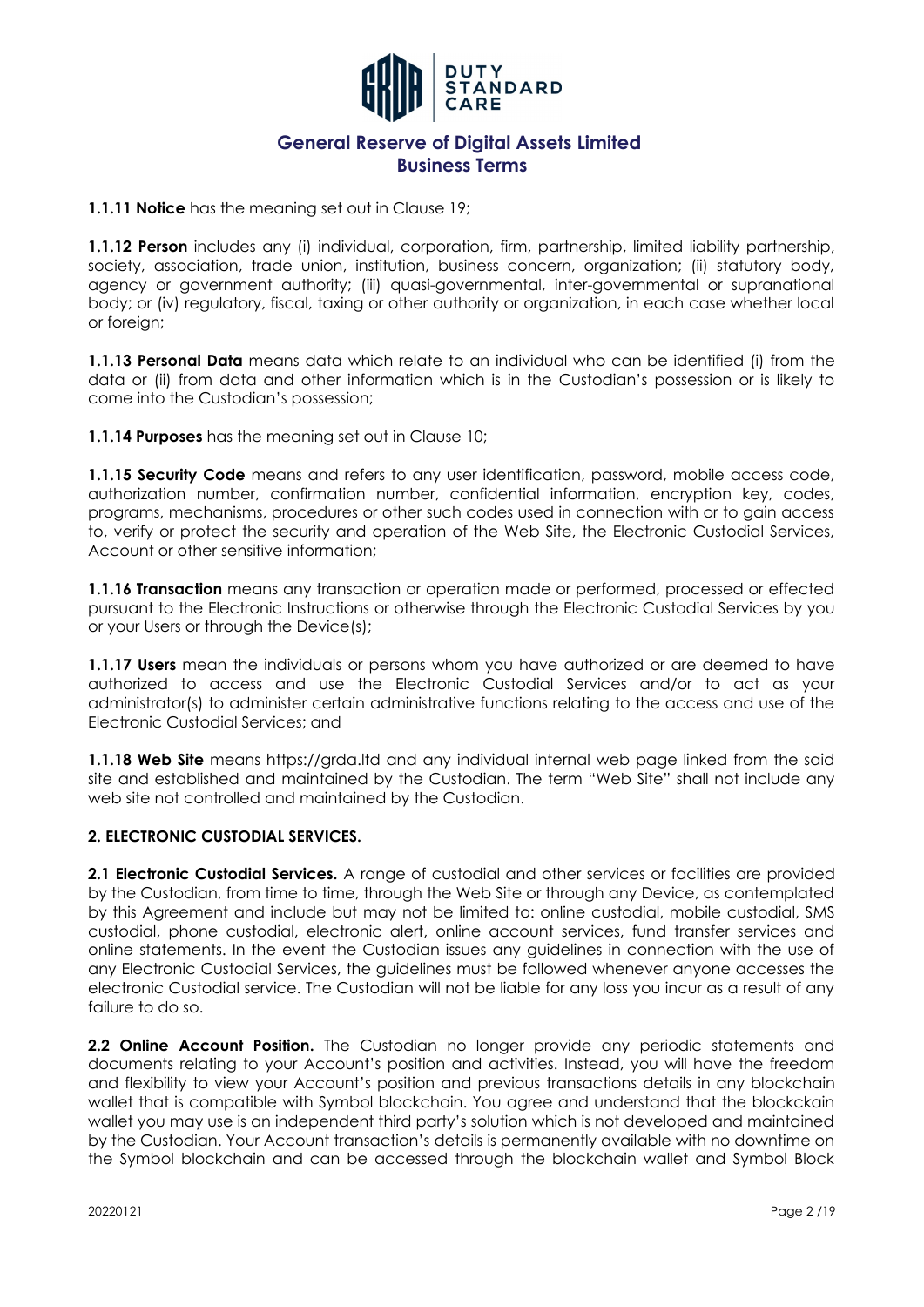

Explorer (https://symbol-explorer.com). You may receive a paper copy of your Account Statements at your request with a fee.

### **3. ELECTRONIC CUSTODIAL TRANSACTIONS**

**3.1 Using electronic equipment.** When you make a Transaction with electronic equipment using a Security Code you authorize the Custodian to act on the instructions entered into that electronic equipment. The Custodian will treat use of the Security Code as evidence that you or an authorized Person issued the instructions (see Clause 7 (Electronic Instructions) for more details). If it is not possible to direct an electronic custodial service to a specified account in accordance with the instructions you or an authorized Person gives the electronic equipment, the Custodian may direct it to any account that is linked to your Security Code, Personal Data or Account information.

**3.2 Availability.** Electronic Custodial services, and certain facilities under the electronic Custodial services, may be available only for certain types of accounts and not others.

**3.3 Eligibility.** You and each authorized Person must be at least 18 years of age to use electronic Custodial services. Electronic Custodial service will only be made available to you (a) if you are recorded as the legal and beneficial owner of the account and use of the electronic Custodial service for the account is acceptable to the Custodian, (b) that you have registered for the particular type of electronic Custodial service and (c) you and each authorized Person has complied with the activation procedures specified by the Custodian.

#### **4 MANDATES**

**4.1 Provision of Mandate.** You will provide the Custodian with the Mandate in writing for electronic Custodial services (if required) for each of your Users. If required by the Custodian, you will ensure that each of your Users provide an acknowledgement in writing confirming receipt of the Security Code. Upon receipt of such Mandate and/or acknowledgement (if required), the Custodian will activate access to Electronic Custodial Services for you and/or your Users as soon as reasonably practicable.

**4.2 Activation of Access**. The Custodian may not activate access to e-Custodial services for you and/or your User(s) if the Custodian is of the view that there is any discrepancy, ambiguity or contradiction in information submitted to the Custodian. Notwithstanding the foregoing, the Custodian is not obliged to check the information submitted to the Custodian for any discrepancy, ambiguity or contradiction.

**4.3 Powers of Users.** Certain Users may be appointed by you as administrators and, as such, have greater powers to perform certain actions including changing certain configurations of the Electronic Custodial Services and/or adding other Users. You are solely responsible for ensuring that your interests are adequately protected when making such appointments. The Custodian may require you to execute additional forms if you wish to give a User the sole power to authorize Transactions.

**4.4 Changes in Mandate.** The Mandate for electronic Custodial services and each of your Users applies only to Electronic Custodial Services. Any change to the Mandate should be made in writing given under Clause 19 and such change to the Mandate for the Electronic Custodial Services will in no way affect the Mandate for any other service provided by the Custodian, and vice versa.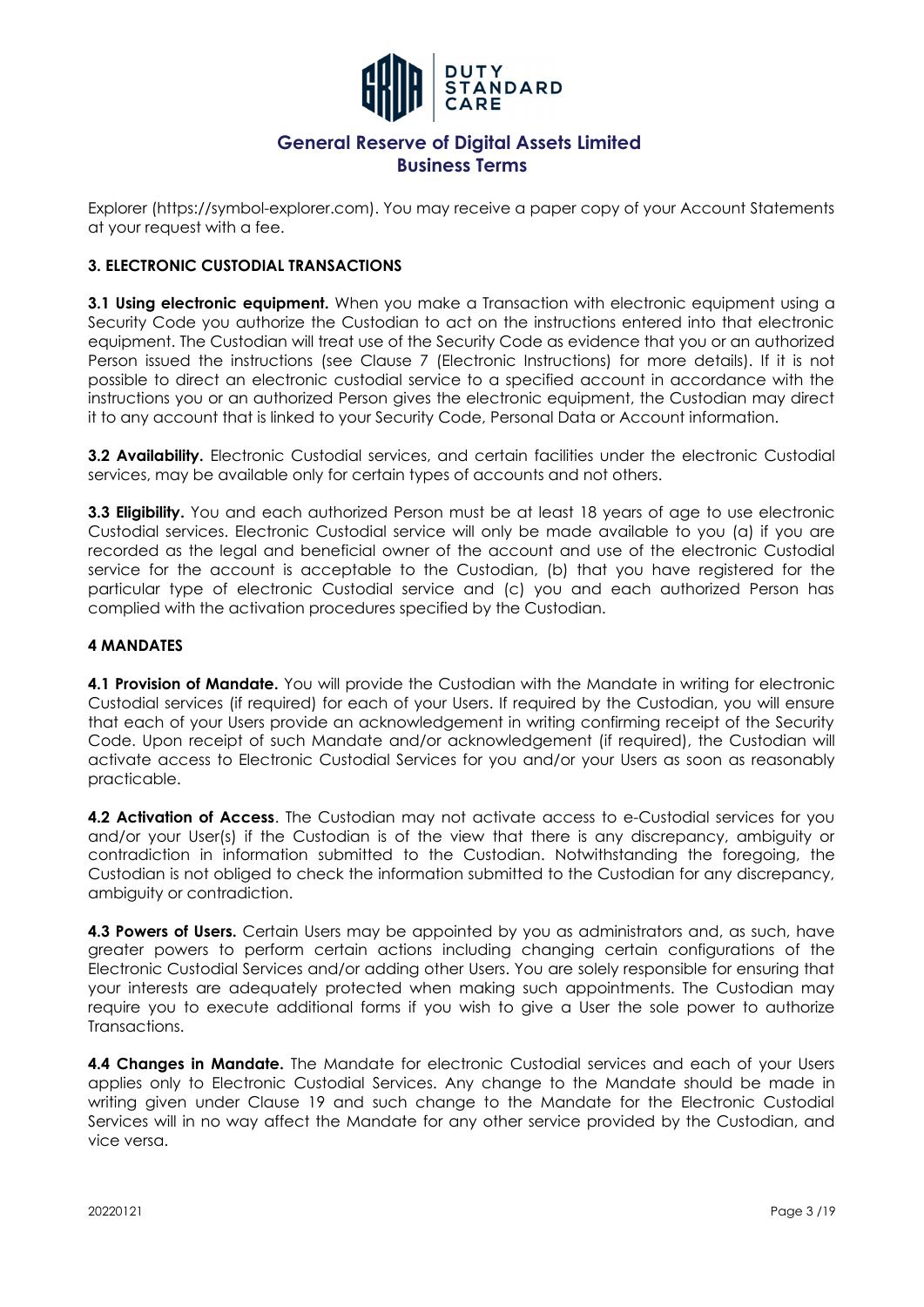

**4.5 Maintenance of Account.** Your operation and maintenance of the Account (where applicable) is subject to the Account Opening Terms. If you close the Account, your ability to access the Account through the Electronic Custodial Services will also be terminated. However, you will still be abe to access your Account transactions' details on the Symbol blockchain as long as you like.

### **5 ACCESS**

**5.1 Maintenance of Device.** You will be solely responsible for purchasing, installing and maintaining your own Device(s) and other facilities for accessing and using the Electronic Custodial Services. You are solely responsible for ensuring that the Device is compatible and is formatted to interface with the Custodian's systems, including without limitation, the ability to support the Security Code required by the Custodian or established by you. It is your sole responsibility to monitor and regularly review the adequacy of your Device(s) and other facilities, and security arrangements protecting such Device(s) and other facilities from unauthorized access or use.

**5.2 Hardware and Software Requirements.** The Custodian will notify you of the preferred hardware and software requirements (including updates that need to be installed) for accessing and using the Electronic Custodial Services from time to time (the "Requirements"). The Custodian will not be responsible for your failure to access or use the Electronic Custodial Services if your Device(s) or other facilities do not satisfy the Requirements.

**5.3 Changes in Requirements.** The Custodian may at any time upgrade or change the Requirements by giving you at least thirty (30) days' prior notice. You will, at your own cost and expense, make any necessary upgrade or change to your own Device or other facilities to ensure continued access to and use of the Electronic Custodial Services. The Custodian may at your request inspect your Device or other facilities to ascertain whether you satisfy the Requirements, and you will be responsible for any costs reasonably incurred as a result.

**5.4 Restrictions on Use of Software.** All rights, title and interest in the software belong to the Custodian or the third party vendor and, subject to the terms of the license pertaining to the software, you undertake: (a) to the extent permitted under applicable law, not to make copies of, distribute, modify or reverse engineer the software; (b) to use the software solely for the purpose of accessing and using the Electronic Custodial Services in accordance with its license requirements or other documentation provided with the software; and (c) not to do or omit to do any act which would cause the Custodian to be in breach of its obligations to the third party vendor, as notified to you in advance; and (d) to pay the Custodian any license fee payable in respect of your use of the Software.

#### **6 ELECTRONIC ADVICE**

**6.1 Provision of Electronic Advice.** The Custodian may allow you to receive requested prompts or notifications in respect of certain Content from time to time (the "Electronic Advice"). Such Electronic Advice will be transmitted to you using such mode of delivery as the Custodian may determine from time to time. You will be responsible for any charges incurred in respect of your receipt of such Electronic Advice. Although the Custodian will put in place reasonable safeguards, the Custodian does not warrant the security of any Electronic Advice transmitted to you and you accept the risk of the Electronic Advice being accessed by unauthorized third parties.

**6.2 No Guarantee.** You acknowledge and agree that Content provided via Electronic Advice may be subject to time lags, delays and/or may be intercepted or lost and the Custodian does not guarantee the delivery, timeliness or accuracy of the Electronic Advice.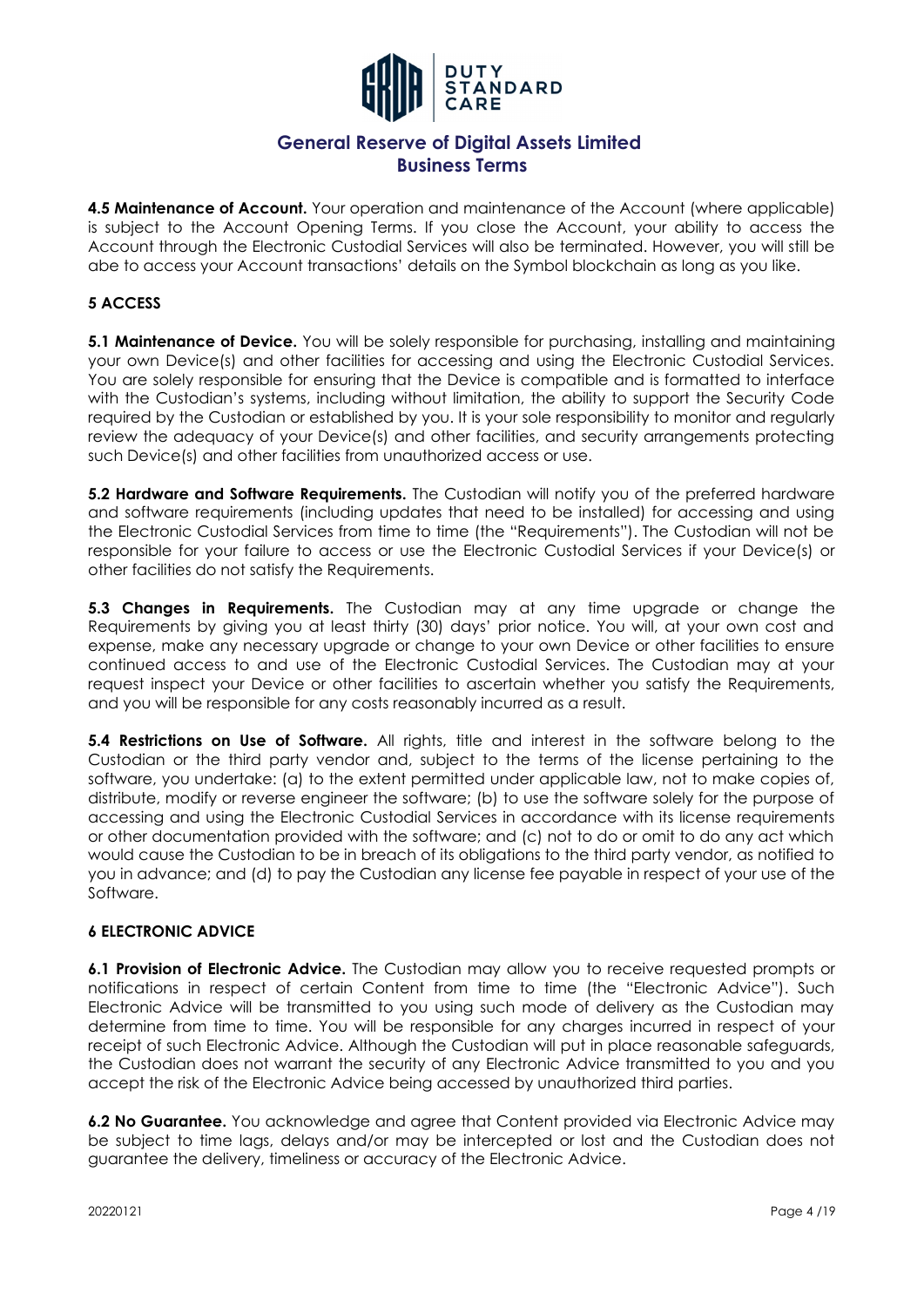

**6.3 Modification, Removal, Suspension or Discontinuance**. The Custodian may, without giving any reason, modify, remove, suspend or discontinue the provision of the Electronic Custodial Services or the Content or any electronic Custodial channels through which the Electronic Custodial Services or the Content are provided, whether in whole or in part. To the extent not prohibited by any law, regulation or the Custodian's internal policy or procedure, the Custodian will, wherever possible, endeavor to provide reasonable notice or in any event, at least thirty (30) days' prior notice to you regarding such modification, removal, suspension or discontinuance.

**6.4 No Warranties.** Although the Custodian will put in place reasonable safeguards, the Custodian does not warrant that the Electronic Custodial Services, electronic Custodial channels or the Content will be provided uninterrupted, free from any errors, computer virus or other malicious, destructive or corrupting code, agent, program or macros, or that any defect will be corrected. No warranty of any kind, whether implied, express or statutory, is given in respect of the Content.

**6.5** To the maximum extent permitted under applicable law, the Custodian and/or its agents, third party providers or licensors do not warrant the accuracy, suitability, adequacy, currency, availability, reliability or completeness of any market data, and are not liable to you or anyone else for any decision made or action taken by you in reliance on any market data or for direct, indirect, incidental, special, consequential, punitive or any other losses, damages, costs or expenses whatsoever even if the Custodian is advised of the possibility of such losses, damages, costs or expenses.

**6.6 Usage of Content.** Any Content made available to you via the Electronic Custodial Services is provided for your own use and you must not link it to any web site or Content, reproduce any Content on any server, or redistribute or transmit such Content to any third party (whether for a charge or otherwise) without prior written consent from the Custodian. The Electronic Custodial Services may contain certain Content owned or controlled by third parties. The inclusion of such third party Content on the Electronic Custodial Services does not constitute an endorsement of such third party Content, and any use of or reliance on such third party Content is entirely at your own risk.

**6.7 Restrictions on Access or Usage.** You acknowledge and agree that due to legal or regulatory restrictions in other jurisdictions, you: (a) may not be able to access or use certain Electronic Custodial Services from such jurisdictions; or (b) may be infringing certain legal or regulatory requirements when accessing or using certain Electronic Custodial Services from such jurisdictions. It is your duty to ascertain whether any such legal or regulatory restrictions exist, and the Custodian will not be liable for any losses, damages, costs or expenses arising out of your inability to access or use such Electronic Custodial Services or any contravention of such legal or regulatory requirements. The Custodian may take steps to prevent such Electronic Custodial Services from being accessed or used in any jurisdiction as the Custodian may determine from time to time.

### **7 ELECTRONIC INSTRUCTIONS**

**7.1 Authorized Users.** You must ensure that only Users with proper and valid authority (within any limits set by you on the relevant Users) send or transmit or authorize the sending or transmission of Electronic Instructions to the Custodian via the Electronic Custodial Services.

**7.2 Receipt of Electronic Instructions.** The Custodian is not deemed to have properly received any Electronic Instruction transmitted by you via the Electronic Custodial Services until such Electronic Instruction is received by the Custodian's system hosting the Electronic Custodial Services. Any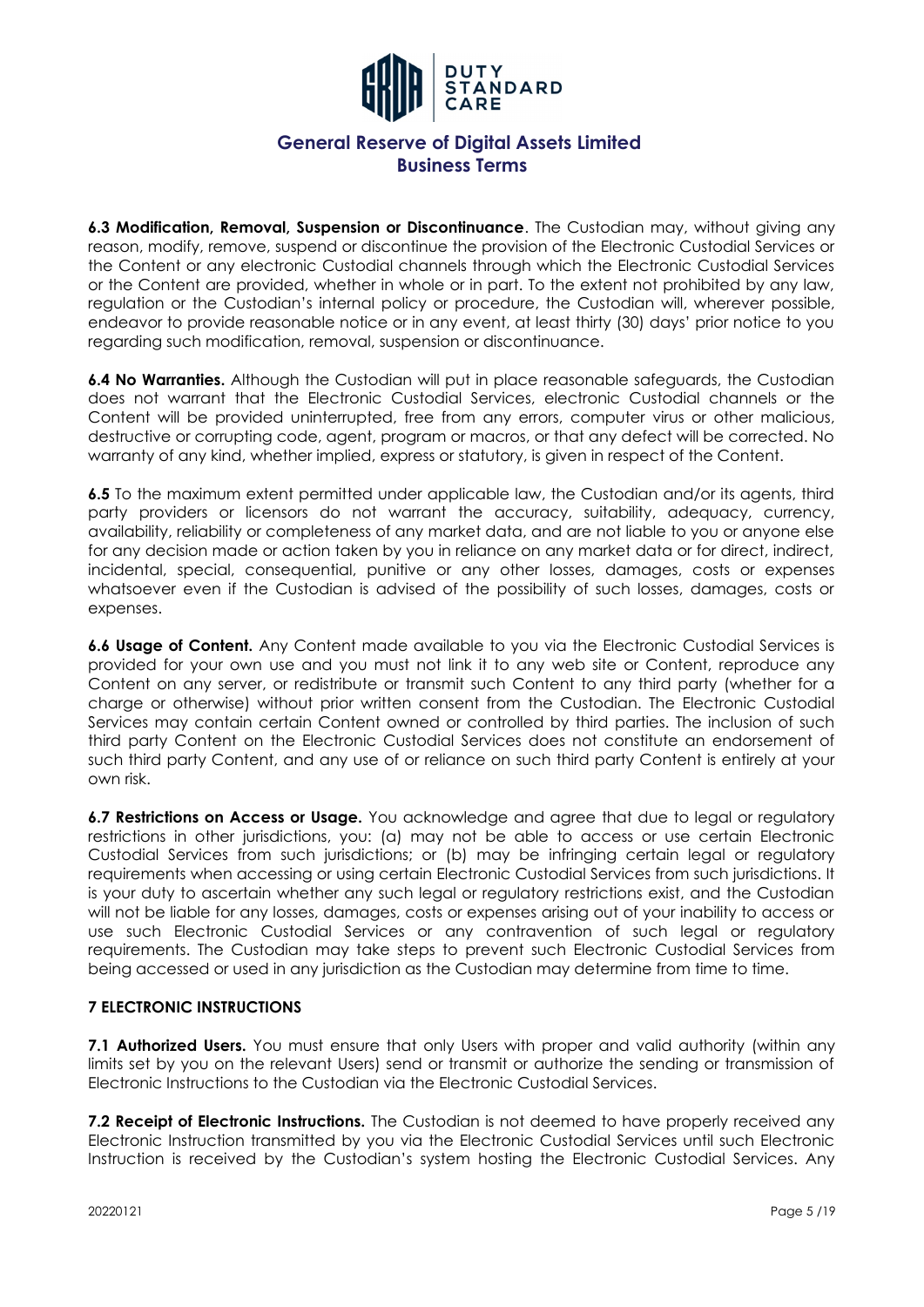

Electronic Instruction received by the Custodian after the relevant cut-off time on a business day (as notified to you from time to time) or on a non-business day will be treated as an Electronic Instruction received on the next business day.

**7.3 Presumption of Authenticity.** You authorize the Custodian to treat all Electronic Instructions received as instructions or other communications properly authorized by you and binding upon you, even if made fraudulently and even if they conflict with the terms of any other instructions given by you.

**7.4 Processing of Electronic Instructions.** You agree and acknowledge that your Electronic Instructions may not be processed immediately, around the clock or in a timely manner but the processing is dependent, among other things: (i) on the time and day that such Electronic Instructions are received by the Custodian, or the business hours of any exchange, fund manager or any other party processing your Electronic Instructions or (ii) if the Custodian has reason to suspect that there is any error, fraud or forgery, or if the Custodian is of the view that it is inaccurate or incomplete. To the maximum extent permissible under applicable law, the Custodian will not be liable for any losses, damages, costs or expenses (whether arising directly or indirectly) which you may suffer or incur because of the Custodian exercising its rights under this Clause or acting upon or relying on such erroneous, fraudulent, forged, incomplete or inaccurate Electronic Instructions. Notwithstanding the foregoing, the Custodian is not required to investigate the authenticity or authority of Persons (whether Users or otherwise) effecting the Electronic Instructions or to verify the accuracy and completeness of the Electronic Instructions.

**7.5 Roles and Responsibilities.** You agree and acknowledge that: (a) the processing of Electronic Instructions or Transactions is subject to the Custodian's standard procedures, service standards and pricing schedules; (b) the Custodian is appointed by you and not by any other party; (c) you are responsible for the accuracy and completeness of Electronic Instructions; and (d) the Custodian's role in each Transaction is limited to being the service provider of the Electronic Custodial Services, and the Custodian does not act as your agent or have any Custodial relationship with you with respect to each Transaction.

7.6 Cancellation of Electronic Instructions. If you request cancellation or modification to your Electronic Instructions, the Custodian will use reasonable endeavors to give effect to such request. However, the Custodian is not liable to you if the Custodian is unable to give effect to such request.

7.7 Adequacy of Security Procedures. You acknowledge and agree that the Electronic Custodial Services provide commercially reasonable security procedures to: (a) verify that Electronic Instructions originate from you or your Users; (b) verify that Electronic Instructions are not changed during transmission to the Custodian via Electronic Custodial Services; and (c) indicate your or your Users intention in respect of the information set out in the Electronic Instructions, and that such security procedures are as reliable as appropriate for the purpose for which the Electronic Instructions are generated or communicated.

**7.8 Request for Additional Information.** The Custodian may at its discretion and without giving any reason: (a) require you and/or your Users to provide alternative proof of identity; (b) require any Electronic Instructions to be confirmed through alternative means; (c) decline to act or refrain from acting promptly upon any Electronic Instructions (e.g. where the Custodian needs to verify the accuracy or authenticity of the Electronic Instructions); and/or (d) determine the order of priority in effecting any Electronic Instructions, the Transactions and other existing arrangements you have made with the Custodian.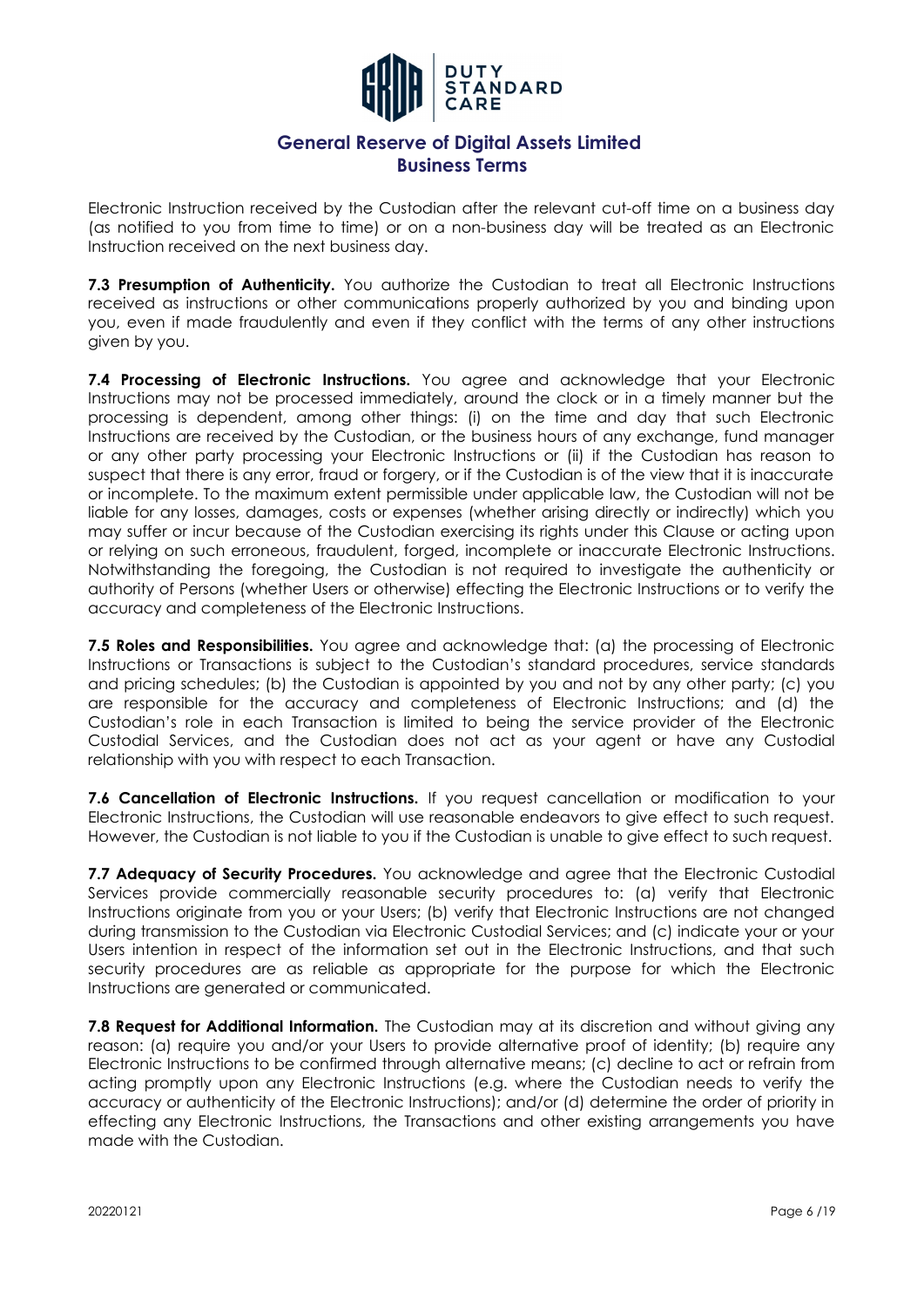

**7.9 Confirmation upon Processing of Electronic Instructions.** Unless you receive a confirmation or acknowledgement of receipt from the Custodian, Electronic Instructions sent through the Electronic Custodial Services may not have been received by the Custodian and accordingly, may not be carried out or processed.

**7.10 Correction of Account.** If any payment has been made by the Custodian pursuant to your Electronic Instructions, the Custodian shall be entitled, at any time, to: (a) debit the Account (where applicable) with the amount paid by the Custodian; and/or (b) dishonor or return instruments and/or reverse any other payment instruction from you if there are insufficient funds available in the Account.

### **8 SECURITY**

**8.1 Compliance with Security Requirements.** You must comply with all requirements, instructions and specifications relating to the Security Code as prescribed by the Custodian from time to time. The Custodian may from time to time require the replacement or modification of any Security Code, or terminate the use of any Security Code.

8.2 Dispatch of Security Codes. The Security Code may be dispatched by the Custodian to you and/or your Users or collected by you and/or your Users using any means as the Custodian may prescribe from time to time. While the Custodian will take measures to ensure that such means of dispatch is reasonably reliable, you will be responsible for any loss, damage, cost or expense howsoever arising from the loss of such Security Code.

8.3 Authority of Users. You acknowledge and agree that your Users are severally and/or jointly (as the case may be) authorized to give Electronic Instructions on your behalf, even if such Electronic Instructions conflict with other orders or instructions given by you at any time, including other orders or instructions relating to the operation of your Accounts (where applicable). Your Users shall act as your agent when accessing and/or using the Electronic Custodial Services.

**8.4 Revocation of Authority.** You must ensure that each of your Users are aware of, and comply with, these Terms. If any User is no longer authorized to access and/or use the Electronic Custodial Services, you must ensure that the appointment of such User is revoked by way of a Transaction performed by your administrator, or that the Custodian is otherwise notified in writing immediately.

**8.5 Presumption of Authority.** Unless the Custodian receives written notice from you under Clauses 8.4 or 9.1, the Custodian may rely and act on the correct entry of the Security Code(s) as conclusive evidence of the authenticity of an Electronic Instruction and authority of the originator of such Electronic Instruction. You are responsible and liable for all Transactions entered into or purported to be entered into on your behalf.

8.6 Responsibility for Use of Security Codes. You are responsible for the use of any Security Code issued to you or your Users. You will use your best endeavors to ensure that there is no unauthorized use of any Security Code or the Electronic Custodial Services. The Security Code is to be used solely by you and/or your User. You must ensure that (a) the Security Code is kept secret; (b) not write down or otherwise record the Security Code without disguising it; and (c) change the Security Code regularly and in any event, no less frequent than ninety (90) days. You are prohibited from using your computer, browser, or other Device to store the Security Code used to authorize or authenticate your use of Electronic Custodial Services.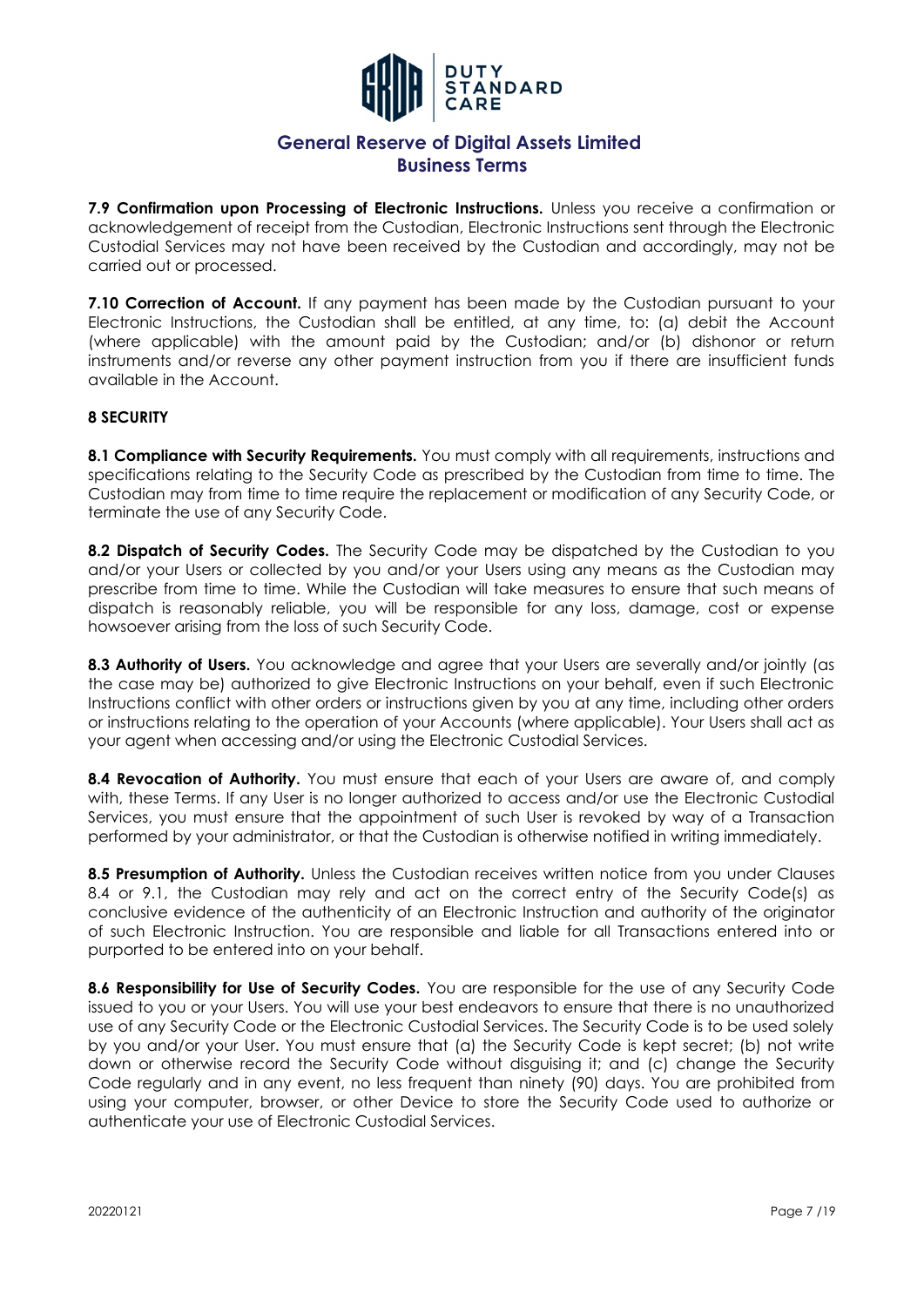

**8.7 No Tampering or Modification.** You must not change, tamper or modify any part of the Custodian's system or the Security Code without the Custodian's prior written consent and you are responsible for all costs or expenses incurred by the Custodian to rectify the system and/or the Security Code because of such unauthorized change, tampering or modification.

### **9. UNAUTHORIZED ACCESS TO SECURITY CODES**

**9.1 Notice Regarding Unauthorized Access.** You must immediately notify the Custodian in writing if you reasonably believe that any Security Code is lost, damaged, compromised or if there has been any unauthorized disclosure or use of the Security Code. The Custodian will provide an acknowledgement confirming receipt of such notice as soon as reasonably practicable. The Custodian is not deemed to have received such notice unless the Custodian acknowledges receipt in writing, whether via email or otherwise.

**9.2 Actions Upon Receipt of Notice.** Once the Custodian receives any Notice given under Clause 19, the Custodian will:

**9.2.1** as soon as reasonably practicable suspend or terminate the compromised Security Code(s); and

**9.2.2** use reasonable endeavors to stop the processing of outstanding Electronic Instructions originating from the compromised Security Code. Without prejudice to the generality of Clause 8.5, you will be bound by all Transactions arising from Electronic Instructions which the Custodian relied upon before such suspension or termination, or the processing of which the Custodian is unable to stop.

**9.3 Replacement of Security Codes.** Following the occurrence of any event referred to in Clause 9.1, the Custodian may issue replacement Security Codes to you and charge a replacement fee.

#### **10 DISCLOSURE OF ACCOUNT INFORMATION AND PERSONAL DATA**

**10.1 Protection of Confidentiality.** The Custodian will take all commercially reasonable precautions to preserve the integrity and confidentiality of information relating to you and your Account(s) (where applicable) provided to the Custodian pursuant to these Terms.

**10.2 Information received from you.** In the course of providing Electronic Custodial Services to you, the Custodian may process Personal Data relating to you which may include but is not limited to:

**10.2.1** Information relating to personal contact details, date of birth, addresses and telephone numbers;

**10.2.2** National Identification Numbers and copies of national identification documents;

**10.2.3** Employment details, income and source of wealth/funds;

**10.2.4** Details of investments and assets, account numbers, transaction data, reports and statements, balances and investment holdings; and

**10.2.5** Credit references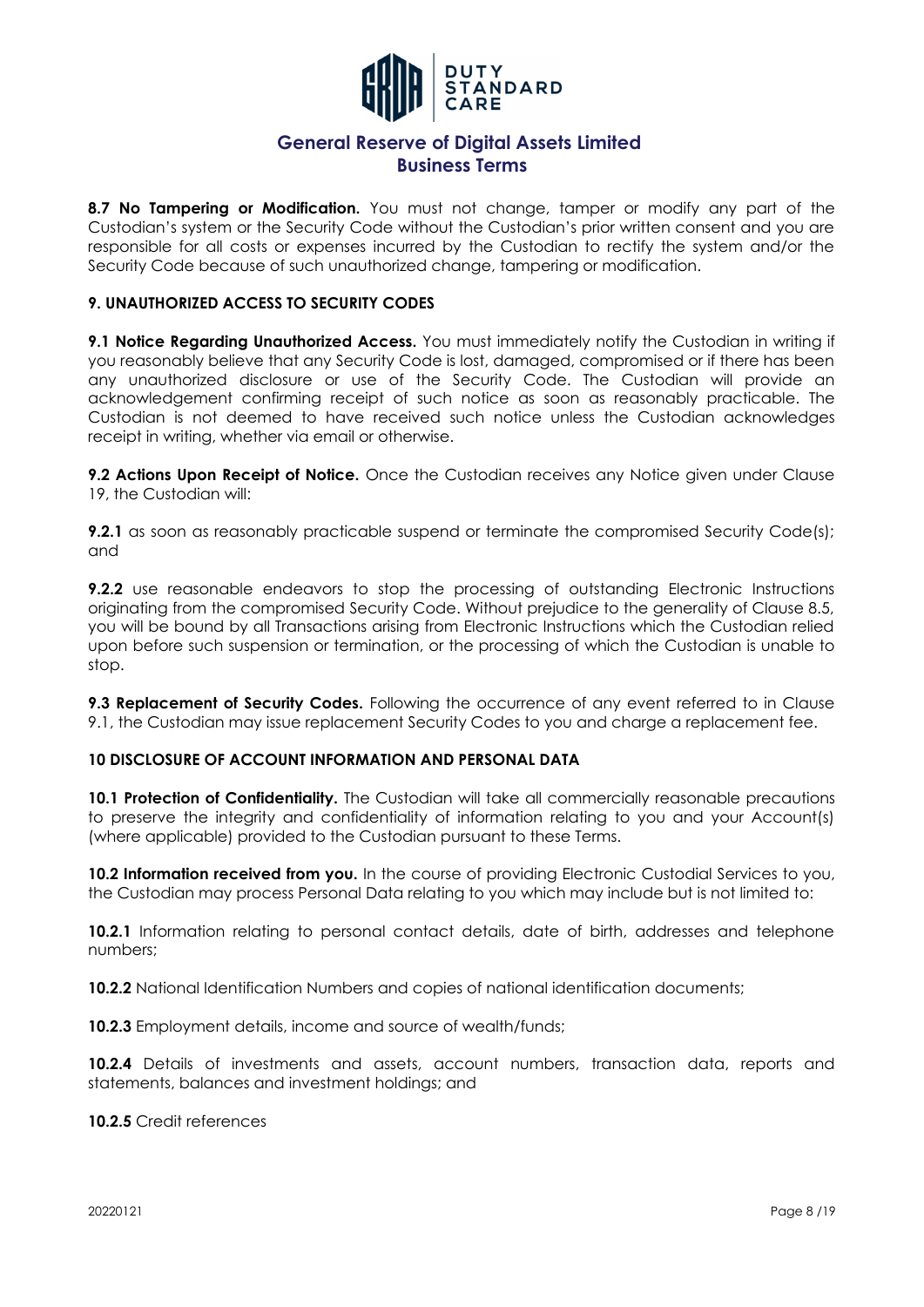

**10.3 Associated Accounts.** In the event your Account or Security Code is connected electronically to other accounts or relationships with members of the Group for any purpose, including but not limited to viewing information, securities settlement or funds transfer, you understand and consent to certain Personal Data and Account information about your Account and associated accounts and client relationships being made available and displayed to authorized Persons accessing your Account through Electronic Custodial Services.

**10.4 Information specific to e-Custodial Service.** When you use the Custodian's Electronic Custodial Service, the Custodian may collect and store certain information used for internal reporting and audit purposes which may include but is not limited to: usernames and passwords; internet protocol (IP) addresses; browser information, date and time stamps.

**10.5 Information specific to e-Custodial App Services.** When you use the e-Custodial App which is a part of the e-Custodial online platform, the Custodian may collect the following information:

**10.5.1** Submitted information: information that you provide by filling in forms, either electronically or manually by hand. This includes information provided at the time of registering to use the App Service. The Custodian may request further information if you report a problem;

**10.5.2** Additional information: if you contact the Custodian, the Custodian may keep a record of that correspondence;

**10.5.3** Device information: the Custodian may collect information about the device or any computer you may use to download or stream a copy of the app onto your device, including, where available, the device's unique device identifiers, operating system, browser type and mobile network information as well as the device's telephone number for system administration. The Custodian may associate device information with submitted information and will treat the combined information as Personal Data for as long as it is combined; and

**10.5.4** Location information: when you use one of the Custodian's location-enabled App Services, the Custodian may collect and process information about your actual location. Some of these App Services require your Personal Data for the feature to work. If you wish to use the particular feature, you will be asked to consent to your data being used for this purpose. You may withdraw your consent at any time using the app's settings.

10.6 Disclosure to Specified Recipients Permitted. Notwithstanding Clause 10.1, you acknowledge and agree that the Custodian, its officers, employees and agents may be required to provide or disclose any information whatsoever relating to you, your use of the Electronic Custodial Services, the Transactions and your Account(s), including Personal Data in the following circumstances:

**10.6.1** to any other companies which are at the time of disclosure a member of the Group; parent, subsidiary or affiliate of the Custodian ("the Group");

**10.6.2** to third parties who provide services to the Custodian or that act as agents (or prospective third party service providers or agents). Such service providers and/or agents may also disclose such information to their service providers or agents. The Custodian or any member of the Group will take all reasonable steps to ensure that the service provider or agent is subject to appropriate data processing requirements and that they impose such requirements on any of their service providers or agents;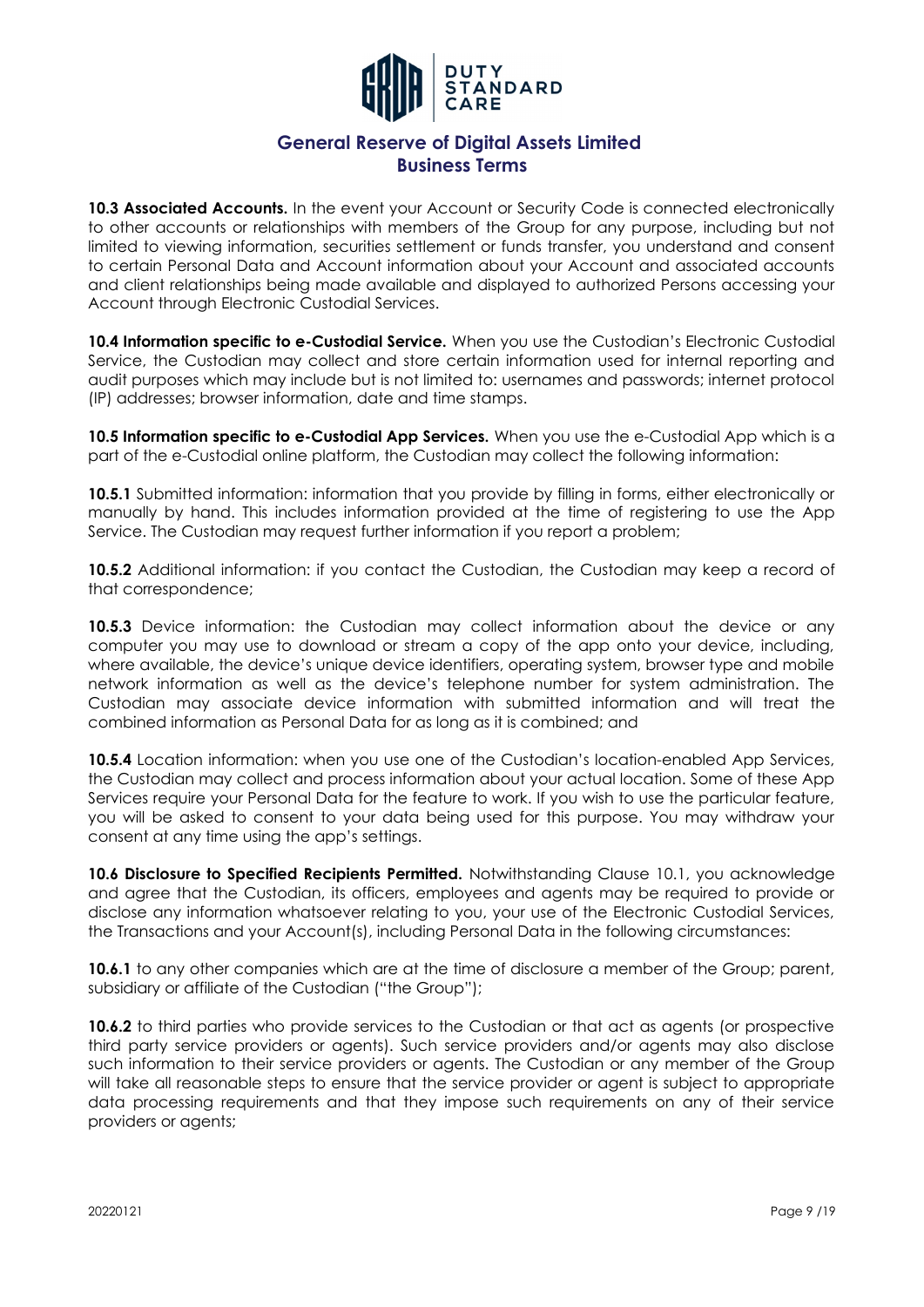

**10.6.3** to any prospective or actual successor, assignee or transferee of, or participant in, any of the Custodian's rights or obligations under these Terms;

**10.6.4** to any court of competent jurisdiction, regulatory or governmental authority;

**10.6.5** to any Person to the extent necessary for complying with applicable laws and regulations or with any order, directive or request in any jurisdiction which the Custodian is required to, or which the Custodian in good faith believes that it should, comply with, including to assist in the prevention of terrorism, money laundering, financial crimes or other illegal activities;

**10.6.6** to any Person or financial organization to the extent necessary for the purpose of giving effect to any Electronic Instructions;

**10.6.7** to the Custodian's agents, auditors, service providers and professional advisors (and those agents, auditors, service providers and professional advisors of other companies within the Group);

**10.6.8** to licensed credit reference agencies or other similar organizations to enable the Custodian and others to make credit decisions, or in the course of carrying out identity and fraud prevention or credit control checks;

**10.6.9** to third party Anti-Money Laundering ("AML") and Counter-Terrorist Financing ("CTF") partner agencies that may be used by the Custodian for the sole purpose of ensuring proper AML and CTF due diligence requirements (collectively "the Recipients")

**10.6.10** otherwise if you consent to such disclosure.

10.7 Recipients Outside Jurisdictions. You acknowledge and agree that the Custodian may be required to provide or disclose information pursuant to Clause 10.5 to Recipients whose principal place of business is outside the jurisdiction. Such information may be held, processed or used by the Recipients in whole or part outside the jurisdiction.

**10.8 Processing of Personal Data in connection with Specified Purposes.** Without prejudice to Clauses 10.5 and 10.6, you acknowledge and agree that the Custodian (and each of the Recipients) can hold, process or use any Personal Data provided pursuant to your and each User's access to and use of the Electronic Custodial Services in connection with:

**10.8.1** the provision of Electronic Custodial Services and for any other purpose connected with your or your Users' access to or use of the Electronic Custodial Services;

**10.8.2** the notification of relevant products or services to you unless you have told the Custodian that you do not wish to receive marketing materials or notices;

**10.8.3** the monitoring and analysis of Accounts and positions;

**10.8.4** the assessment and determination of Account criteria, status, limits and credit decisions; 10.8.5 the monitoring and enforcement of compliance with these Terms; and 10.8.6 to comply with applicable laws, including anti-money laundering and anti-terrorism laws, (collectively, the "Purposes").

**10.9 Collection and Use of Personal Data.** The Custodian will only use your Personal Data for the purposes for which it was collected, unless the Custodian reasonably considers that use is required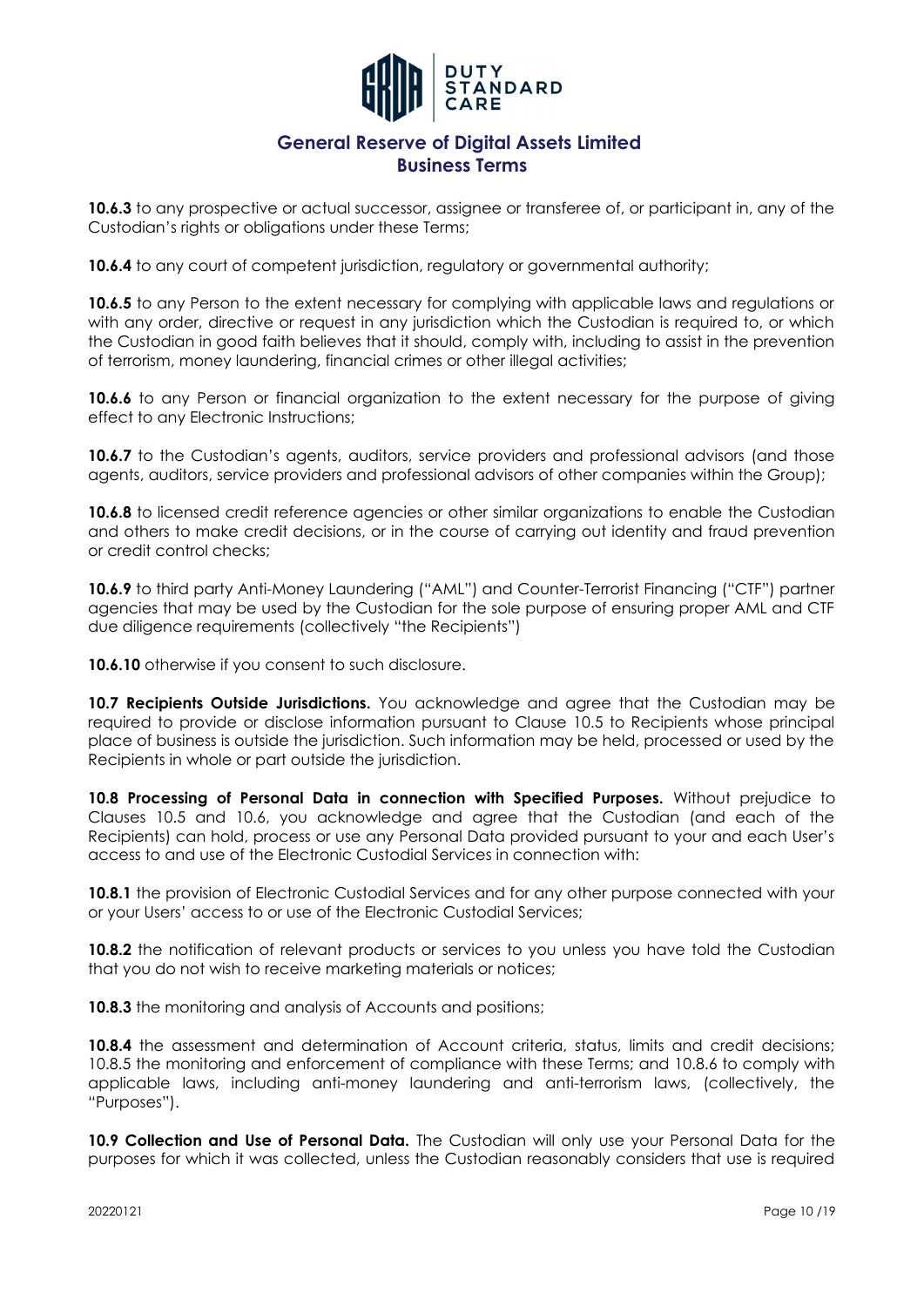

for another reason and that reason is compatible with the original purpose. If the Custodian needs to use your Personal Data for an unrelated purpose, you will be notified in writing and by way of the Privacy Policy on the Web Site at: https://grda.ltd/privacy-policy and will explain the legal basis which allows the Custodian to do so. Please note that the Custodian may process your Personal Data without your knowledge or consent, in compliance with the above rules, where this is required or permitted by law.

10.10 Duty to Obtain Consent. You undertake to inform all individuals whose Personal Data is supplied to the Custodian and/or the Recipients:

**10.10.1** of the Purposes for which such Personal Data will be processed and the risks associated with the supply and processing of such Personal Data (such notification to be made by you on or before the time at which such Personal Data is first supplied to the Custodian); and

**10.10.2** that such processing may involve transfer of such Personal Data to the Recipients, and you must ensure that such individuals have agreed to the terms of this Clause 10 and accepted the risks associated with the supply and processing of such Personal Data. The foregoing applies likewise to any sensitive Personal Data provided by you to the Custodian and/or the Recipients in connection with your or your Users' access to or use of the Electronic Custodial Services.

**10.11 Applicability of Disclosure of Information Provision in Account Opening Terms.** For the avoidance of doubt, nothing in this Clause 10 shall prejudice the application of any disclosure of information or other similar provisions in the Account Opening Terms. To the extent that both these Terms and the Account Opening Terms govern disclosure of any information, disclosure of such information would be permitted to the extent the Custodian has the right to do so under these Terms, or the Account Opening Terms, or both.

10.12 Disclosure Rights Under Laws. The Custodian's rights under this Clause 10 shall be in addition and without prejudice to, any other rights of disclosure, which the Custodian may have under any applicable laws and regulations and nothing herein is to be construed as limiting any of those rights.

**10.13 Survival.** For the avoidance of doubt, the authority and consent you give pursuant to this Clause 10 will survive the termination of these Terms and, where applicable, the closure of the Account. Please refer to the Custodian's Privacy Policy on the Web Site for more information on the Custodian's use of its customer's personal and account information provided to or held by the Custodian.

#### **11 INTELLECTUAL PROPERTY RIGHTS AND CONFIDENTIALITY**

**11.1 No Rights Transferred.** You acknowledge that, except as expressly provided under these Terms or other agreements between the parties, you do not acquire any proprietary or intellectual property rights in any Content, information, data, software or other materials provided by the Custodian in connection with Electronic Custodial Services (including the Security Code). To the extent that you may acquire any such rights, you agree to (a) transfer and assign these rights to the Custodian and (b) sign any additional documents the Custodian may require to effect this.

**11.2 Confidentiality of Data Transmitted.** Any data, information or message transmitted to you through the Custodian's system and/or via the Electronic Custodial Services is confidential and intended for the sole use of the intended recipient. If you are not the intended recipient, you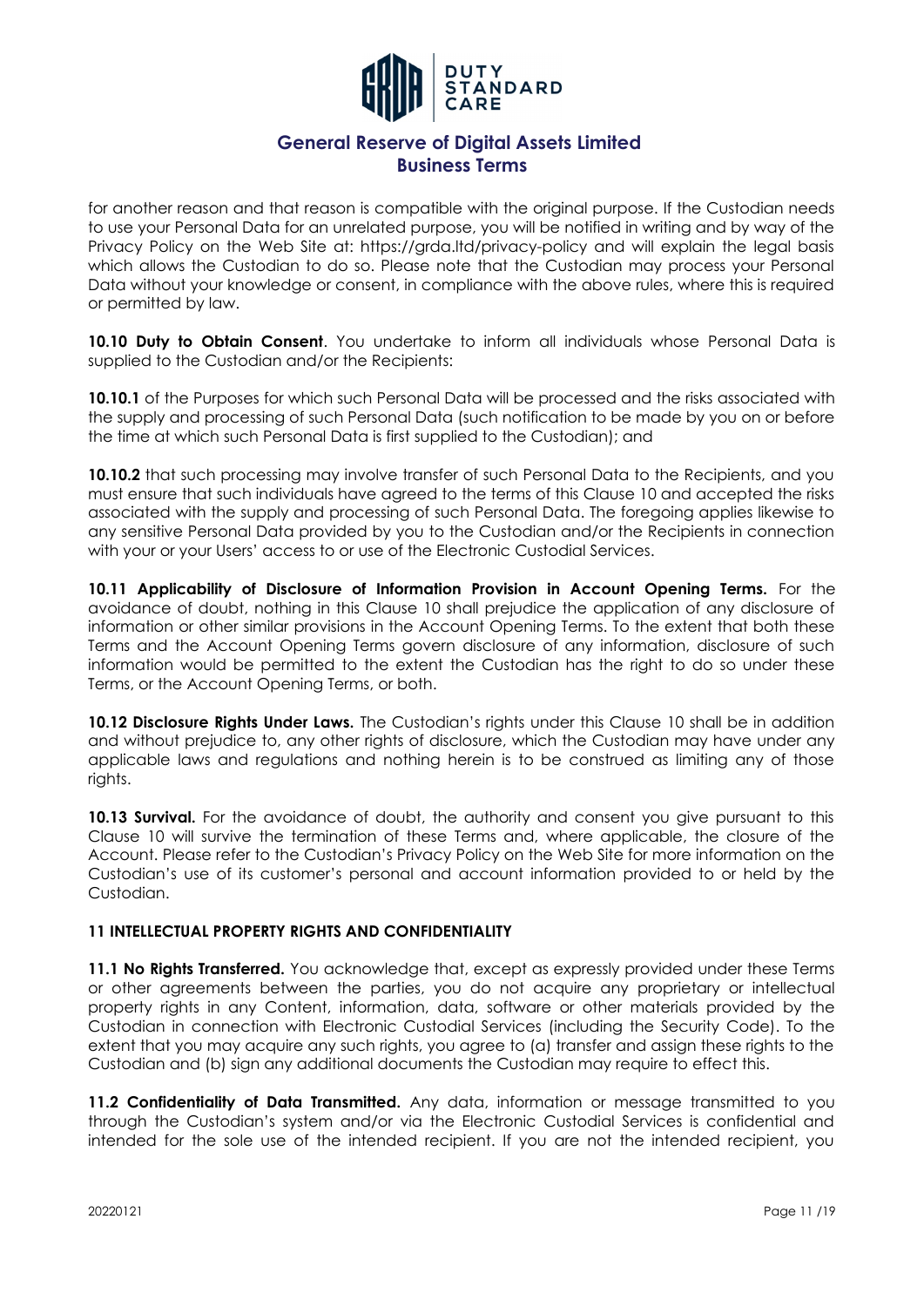

should immediately notify the Custodian and delete or destroy such data, information or message (and all copies).

**11.3 Confidentiality of Other Information.** You must keep, and must ensure that any Person given access keeps confidential, all information about the Electronic Custodial Services, the Custodian's system, the Security Code and any Content. You may only disclose such information to your Users and employees only to the extent strictly necessary for the proper use of the Electronic Custodial Services.

#### **12 REPRESENTATIONS AND WARRANTIES**

**12.1** You represent and warrant at all times that:

**12.1.1** all information that you provide to the Custodian in connection with the Electronic Custodial Services (including your particulars and those of your Users) is complete, true and accurate;

**12.1.2** you are (i) validly existing; (ii) not insolvent; and (iii) legally capable of entering into and performing your obligations under these Terms and any applicable laws; and

**12.1.3** you have satisfied all conditions and performed all actions required to be taken in order to (i) enable you to lawfully enter into and perform your obligations under these Terms and any applicable laws; and (ii) ensure that those obligations are valid, legally binding and enforceable.

### **13 INDEMNITIES AND LIMITATION OF LIABILITY**

13.1 Assumption of Risks. You acknowledge there are certain security, corruption, transmission error and availability risks associated with using the Electronic Custodial Services and agree, to the maximum extent permitted under applicable law, to assume such risks.

**13.2 Limitation of Liability.** To the maximum extent permitted under applicable law, you acknowledge and agree that the Custodian and each of its providers are not liable to you for:

**13.2.1** any indirect, consequential, special or punitive loss or damage arising from the provision of the Electronic Custodial Services, whether arising based on a claim in contract, tort (including negligence), breach of statutory duty or otherwise;

**13.2.2** any losses, damages, costs or expenses (whether direct or indirect, and whether foreseeable or not) which you may suffer or incur, whether arising based on a claim in contract, tort (including negligence), breach of statutory duty or otherwise, arising from (i) any unavailability of the Electronic Custodial Services, (ii) your access or use or your inability to access or use the Electronic Custodial Services, the Web Site or the Content, (iii) the installation and/or use of the software; (iv) failure of the Custodian's system and/or Security Code, (v) any information in relation to the system and/or the Content being inaccurate in any manner whatsoever, (vi) any failure to receive or delay in receiving Electronic Instructions because of any failure of your Device or other facilities or the telecommunication links used to transmit the Electronic Instructions, (vii) any delay where the contents of an Electronic Instruction are ambiguous, incomplete or otherwise inaccurate, (viii) any unauthorized use of the Security Codes or the Electronic Custodial Services; (ix) any breach of security or unauthorized use of, corruption or transmission error associated with, your Device or other facilities, (x) any act or omission of telecommunications carriers, internet service providers or any other third party provider or sub-contractor of the Custodian, (xi) the exercise of any of our rights under these Terms, (xi) the Custodian's reliance on such information submitted; or (xiii) any loss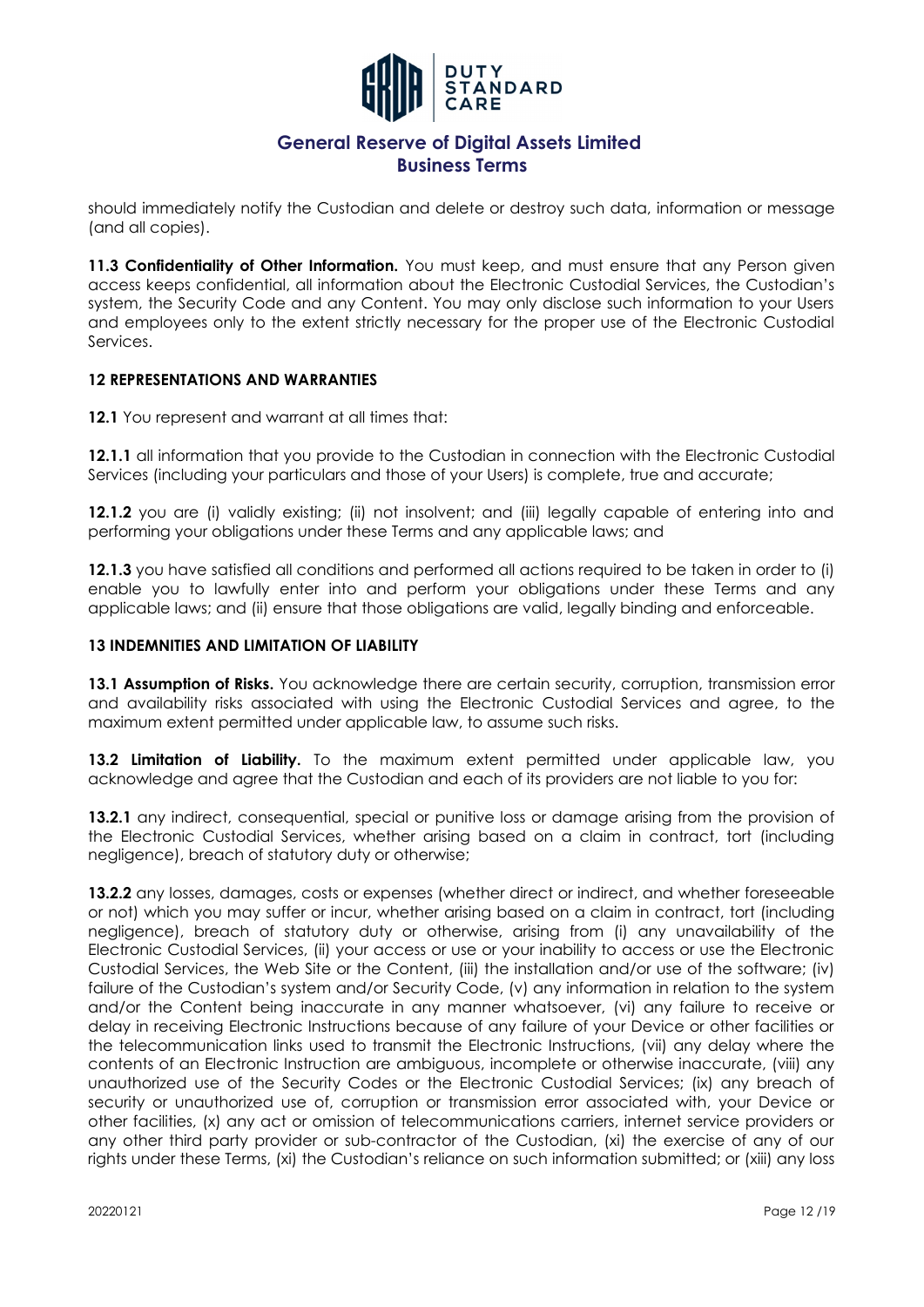

of revenue or business opportunities, loss of profit, loss of anticipated savings or business, loss of data, loss of goodwill or loss of value of any equipment including loss of anticipated savings or business, loss of data, loss of goodwill or loss of value of any equipment including software; or (xiv) any event or circumstance beyond the Custodian's control, including any governmental restriction, intervention or imposition of emergency procedure or suspension of trading by any relevant market, civil order, act or threatened act of terrorism, natural disaster, war or strike.

13.3 Liability Arising from Use of Providers. You acknowledge and agree that the Custodian may use the providers to carry out any of the Electronic Custodial Services. To the maximum extent permitted under applicable law, the Custodian is not liable for any default on the part of such providers.

**13.4 Indemnities.** To the maximum extent permitted under applicable law, excepting fraud, gross negligence or willful misconduct, you agree to hold harmless and indemnify the Custodian from and against any claim, demand, action or proceeding which may be made against the Custodian and any losses, damages, costs or expenses (including legal fees) which the Custodian may incur or suffer (directly or indirectly) because of:

13.4.1 any breach or non-compliance by you of or with these Terms including any failure to obtain consent pursuant to Clause 10.9 above and any breach of the representations and warranties specified in Clause 12 above;

**13.4.2** any unauthorized use by any party of the Security Code or any failure by you or any authorized User (a) to maintain adequate security measures for the Security Code and/or Device or (b) to ensure the physical security of the Device used;

13.4.3 any failure or malfunction of your Device used in connection with the Electronic Custodial Services;

**13.4.4** any computer viruses or other malicious, destructive or corrupting code, agent, program, macros or other software routine or hardware components designed to permit unauthorized access which have been introduced by you, which affects or causes the Electronic Custodial Services and/or the Custodian's hardware, software and/or other automated systems to fail or malfunction;

**13.4.5** any information or documents furnished by you to the Custodian, which is or proves to have been incorrect or misleading in any material respect when provided;

**13.4.6** the exercise of the Custodian's rights under these Terms;

**13.4.7** the Custodian acting or relying on the Electronic Instructions; or

13.4.8 your use or failure to use the Electronic Custodial Services,

**13.5 Compliance with Legal Obligations.** The Custodian can act in compliance with any order of court, judgment or arbitral award served upon the Custodian in relation to any Transaction, without your approval. The Custodian may act pursuant to the advice of counsel with respect to any matter relating to these Terms, and to the maximum extent permitted under applicable law, will not be liable for any action taken or omitted in accordance with such advice.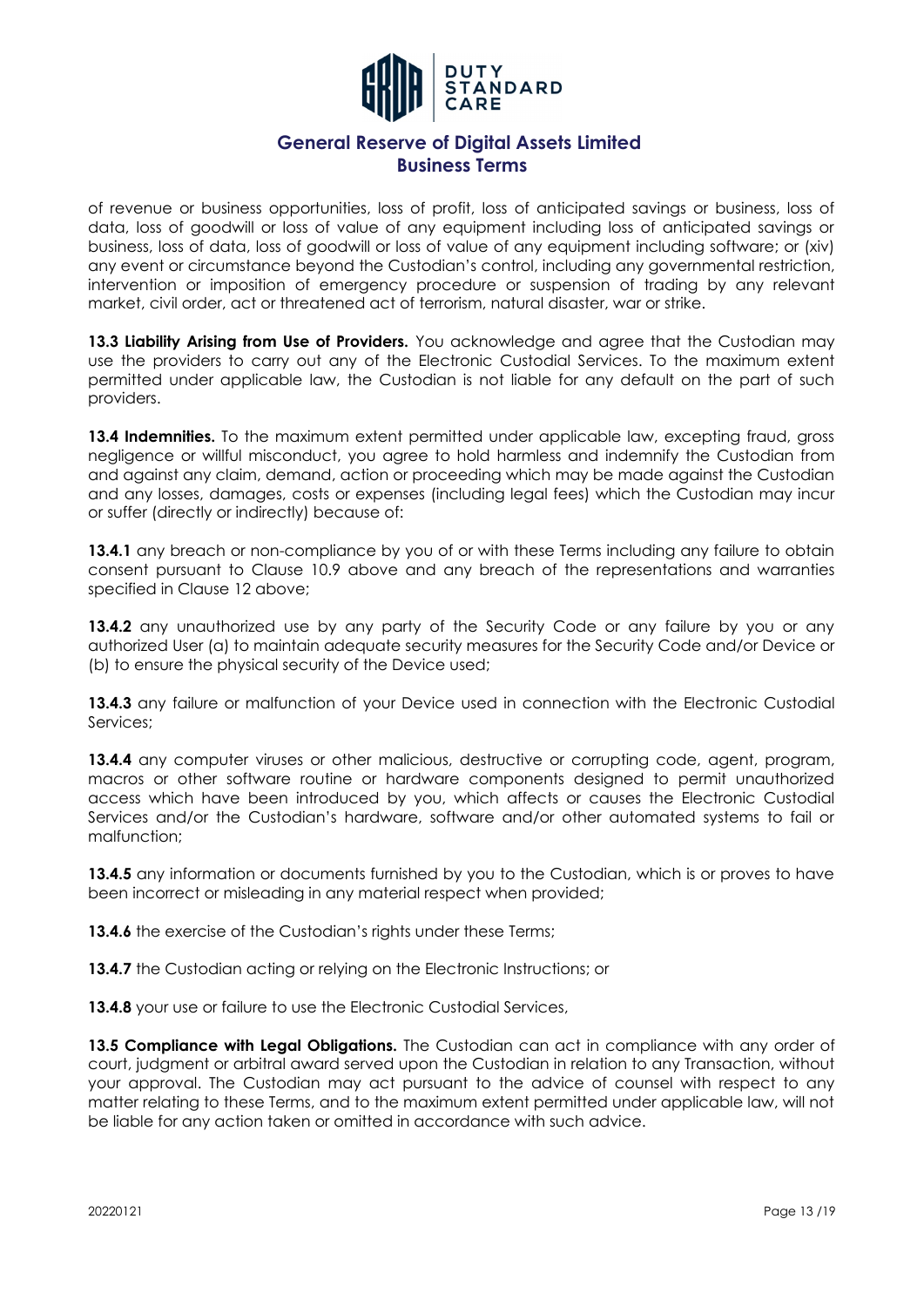

**13.6 Liability Arising from Compliance with Legal Obligations.** In addition, the Custodian is not liable for any loss, liability, delay or cost incurred by you as a result of the Custodian taking such action as is necessary to comply with any legal or regulatory obligations in the jurisdiction in which the Custodian operates or otherwise.

### **14. FEES AND CHARGES**

14.1 Payment of Charges. You must pay all charges, costs and expenses associated with the provision of Electronic Custodial Services and any and all ancillary services in accordance with the Custodian's fee schedule as published from time to time or as otherwise agreed between the parties and any other sums which you have agreed to bear under these Terms. You shall make all payments under these Terms free and clear of, and without deduction, withholding or set-off on account of any tax or levy or any other charges present and future.

**14.2 Debiting of Charges from Account.** You authorize the Custodian to debit such charges, costs, expenses and sums from any of your Account(s) with the Custodian (where applicable), even if such debiting may result in your Account being overdrawn. If such charges, costs, expenses and sums are debited from your Account denominated in another currency, you agree that the Custodian may convert the amount to be debited using the Custodian's prevailing exchange rates. You undertake to execute and furnish the Custodian with such additional written authority as the Custodian may require to effect such payment.

14.3 Liability for Taxes. In addition, you will be liable for any stamp tax, value-added tax or any other tax of a similar nature chargeable by law on any payment you are required to make to the Custodian. If the Custodian is required by law to collect and make payment in respect of such tax, you will indemnify the Custodian against such payments.

#### **15. TERMINATION**

**15.1** You may terminate your use of Electronic Custodial Services or withdraw any particular Account subscribed for Electronic Custodial Services upon providing thirty (30) days' written notice to the Custodian.

**15.2** The Custodian may, at any time and without liability to you terminate your access to the Electronic Custodial Services by giving you not less than thirty (30) days' written notice. No such termination will affect any Electronic Instruction given by you or an authorized User which is properly received by the Custodian before expiry of such notice.

**15.3 Effect of Termination.** If either party gives notice to terminate access to or use of the Electronic Custodial Services, you agree that at least 24 hours before the expiry of such notice of termination:

**15.3.1** you will stop using any Security Code in respect of the Electronic Custodial Services;

**15.3.2** you will preserve all data pertaining to or received via the Electronic Custodial Services and all software provided by the Custodian (including any copies you have made) from your system unless otherwise notified by the Custodian. If the Custodian requires you to destroy or delete any such data, you must do so in accordance with any data removal procedure that the Custodian may prescribe; and

**15.3.3** you will forthwith pay all charges, costs and/or expenses due to the Custodian under these Terms.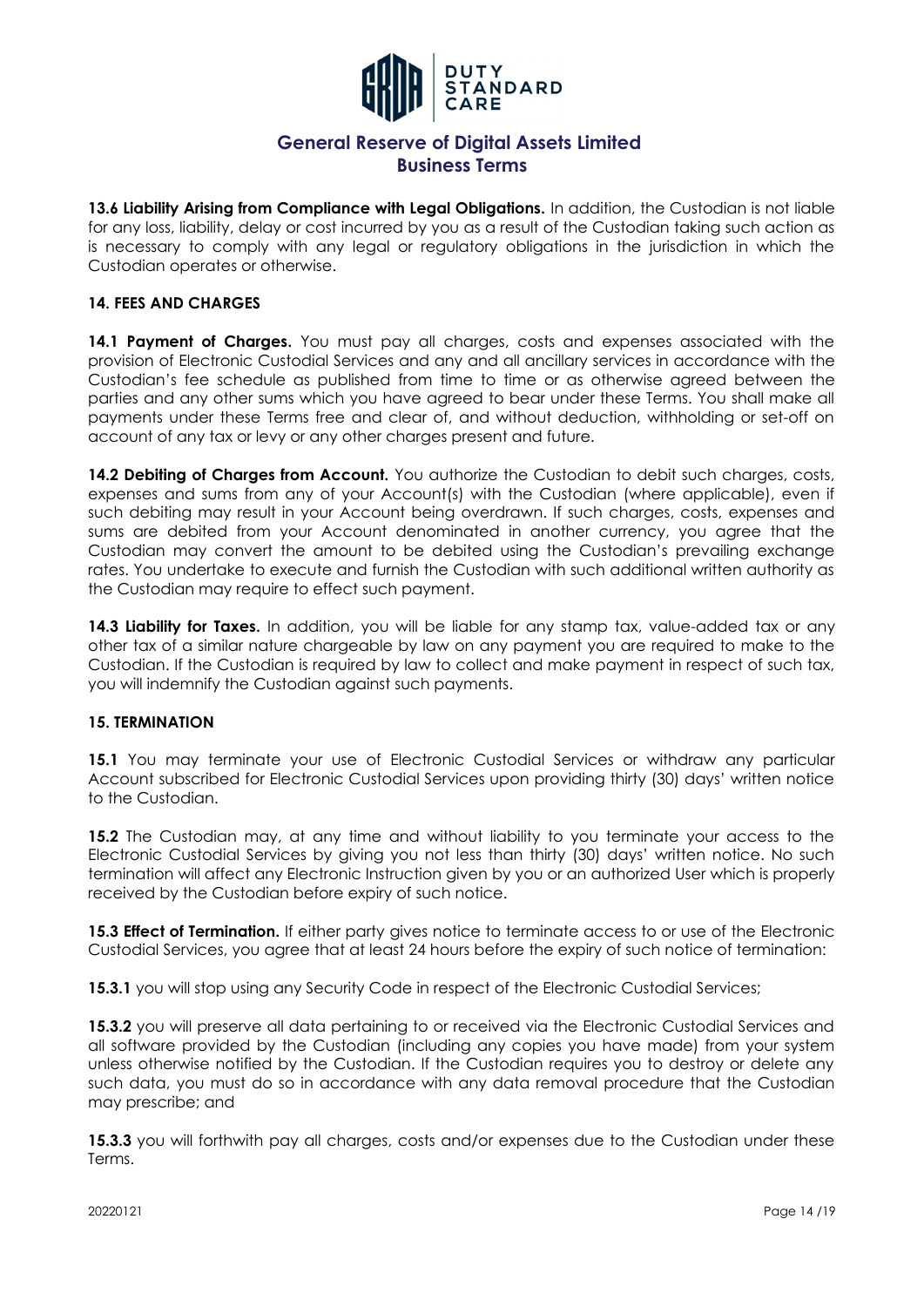

**15.4 Termination or Suspension of Access.** Despite anything else in these Terms and without prejudice to any other rights or remedies which the Custodian may have under these Terms or at law, the Custodian may, in its sole discretion, and without liability to you immediately terminate or suspend your access to the Electronic Custodial Services and/or stop the processing of any Transaction if the Custodian is of the reasonable view that it would be in the Custodian's interest to do so, including where:

**15.4.1** you are in breach of these Terms or any other agreement with the Custodian;

**15.4.2** such action is required to fulfil the Custodian's legal or regulatory obligations or to comply with an order of a court of competent jurisdiction or the Custodian's internal policies and procedures;

**15.4.3** you are insolvent, unable to pay your debts as they fall due, have a receiver, administrator or manager appointed over the whole or any part of your assets or business, make any composition or arrangement with your creditors or an order or resolution is made for your dissolution or liquidation (other than for the purpose of solvent amalgamation or reconstruction);

**15.4.4** any relevant license or authorization which is required in order for the Custodian to satisfy these Terms, provide the Electronic Custodial Services or operate the system, is terminated or suspended;

**15.4.5** you are or become subject to a regulatory investigation or inquiry and/or legal proceeding whereby continuing to offer the Electronic Custodial Services to you is (in the Custodian's reasonable opinion) likely to raise reputational issues; or

**15.4.6** such action is required in order to protect the Custodian's system from harm, including from any form of denial of service attack or from viruses or malicious codes.

**15.5 Continuing Effect.** The termination of your access to and use of the Electronic Custodial Services will not affect any provision of these Terms which is capable of being performed and/or which survive, operate or continue to have effect after such termination. Termination will not prejudice any right of action already accrued to a party in respect of any breach of these Terms by the other party.

### **16. FORCE MAJEURE**

**16.1** The Custodian shall not be responsible for any failure or delay in performing any of its responsibilities to you or for any loss or damage arising directly or indirectly in relation thereto where such failure or delay occurs by reason of circumstances beyond the Custodian's control including without limitation, labor difficulties or troubles, mechanical breakdowns, flood, fire, explosion, earthquake or similar catastrophe, acts of god, acts of government or of any regulatory authority or agency or failures of transportation, communication or power supply (each a "Force Majeure Event"). The Custodian's responsibilities to you hereunder shall be suspended for so long as the Force Majeure Event continues and the Custodian agrees to notify you of the commencement or cessation of a Force Majeure Event. Either party may terminate the relationship if the Force Majeure Event continues for more than three months after the commencement thereof by written notice to the other party.

### **17. ACCEPTING RECORDS**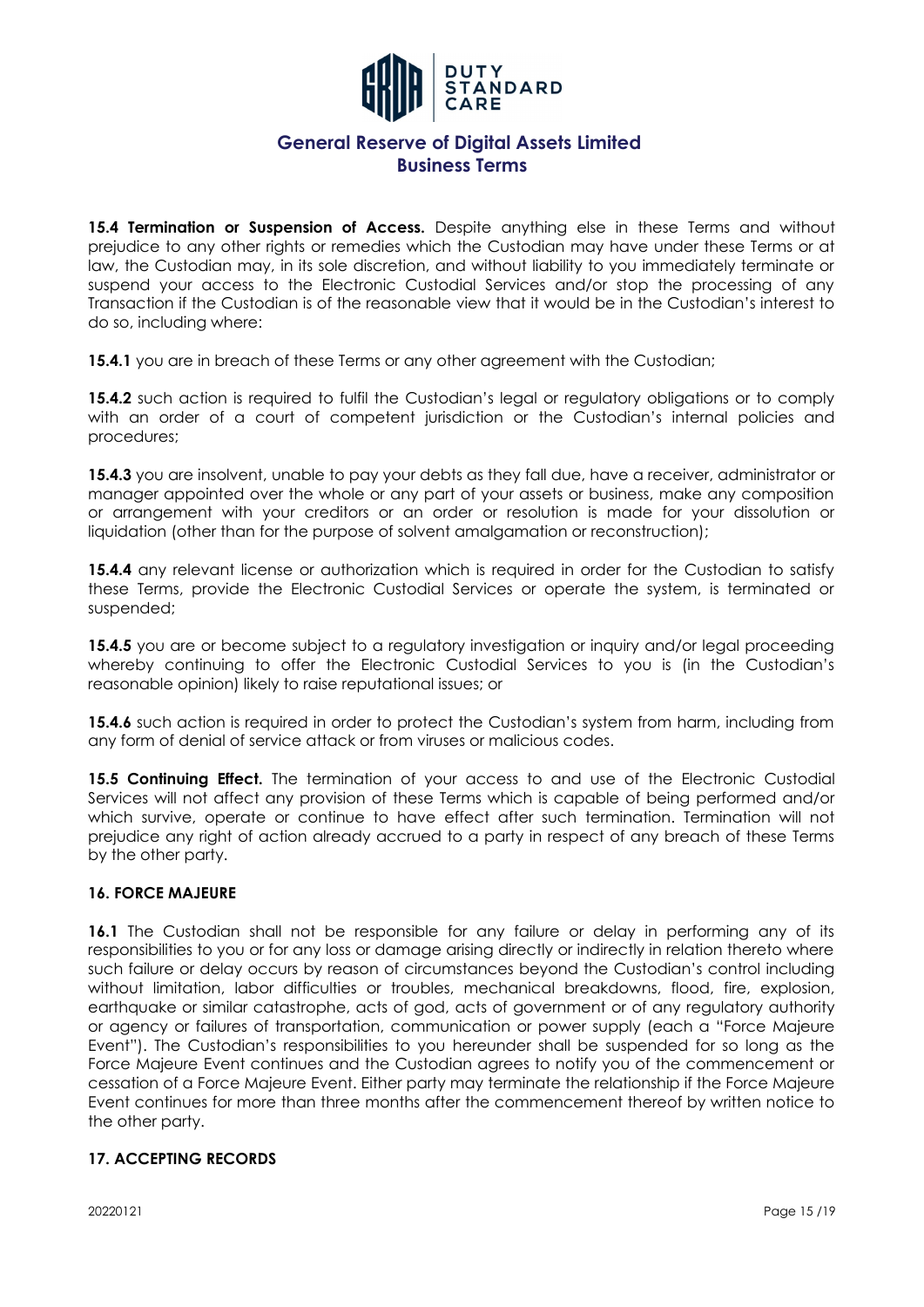

**17.1 Acceptance of Custodian Records as Conclusive.** Except for manifest error, you accept the Custodian's records of any Electronic Instruction, Transaction or other Communication between you and the Custodian as final and conclusive and binding on you for all purposes.

17.2 Notice Regarding Inaccurate Records. You must inform the Custodian of any discrepancy or inaccuracy in any Electronic Advice, statement or record that you receive from the Custodian within thirty (30) calendar days from the date of such statement or record. If you fail to do so, you will no longer have the right to dispute the contents of such statement or record and such statement or record shall be regarded as being final and conclusive and binding on you. It is your duty to maintain a copy of such Electronic Advice, statement or record on file.

**17.3 Admissibility of Records.** To the maximum extent permissible under applicable law, you agree that all such records are admissible in evidence and will not dispute the accuracy or the authenticity of the contents of such records merely on the basis that such records were produced by a computer system.

### **18. LIMITATIONS**

**18.1** You acknowledge and agree that:

**18.1.1** the software for Electronic Custodial Services is provided "as is" and, to the maximum extent permitted under applicable law, all representations, warranties, conditions and other terms implied by statute, common law or otherwise in respect of the software are excluded from these Terms (including, without limitation, the implied conditions, warranties or terms as to satisfactory quality, fitness for purpose or the use of reasonable skill and care).

18.1.2 certain electronic Custodial channels may only be accessed and used by specified Users. You further acknowledge that the Electronic Custodial Services, the Content and the electronic Custodial channels are provided on an "as is", "as available" basis only and that the time periods during which the Electronic Custodial Services may be available are subject to change. Neither party is liable if any communication is delayed, intercepted, lost or otherwise failed to reach the other party during the process of delivery, transmission or dispatch, or the contents of any communication is disclosed to any third party during the process of delivery, transmission or dispatch.

**18.1.3** Electronic Custodial Services may be limited to specific amounts or values set by law, by the Custodian or by the owner or operator of the electronic equipment. For example, there may be maximum and minimum daily withdrawal amounts that may vary.

#### **19. NOTICES**

19.1 Consent to Receive Electronic Notice. You agree that the Custodian will provide notices, information or other communications by electronic communications to you by emailing such notices or information to your registered electronic mail ("E-mail") address or through notification on the e-Custodial App. You further agree that you will maintain and regularly check your registered E-mail address and you will be responsible from printing and saving any important information that you receive from the Custodian electronically. You may withdraw your consent to receive information electronically at any time upon providing written notice to the Custodian.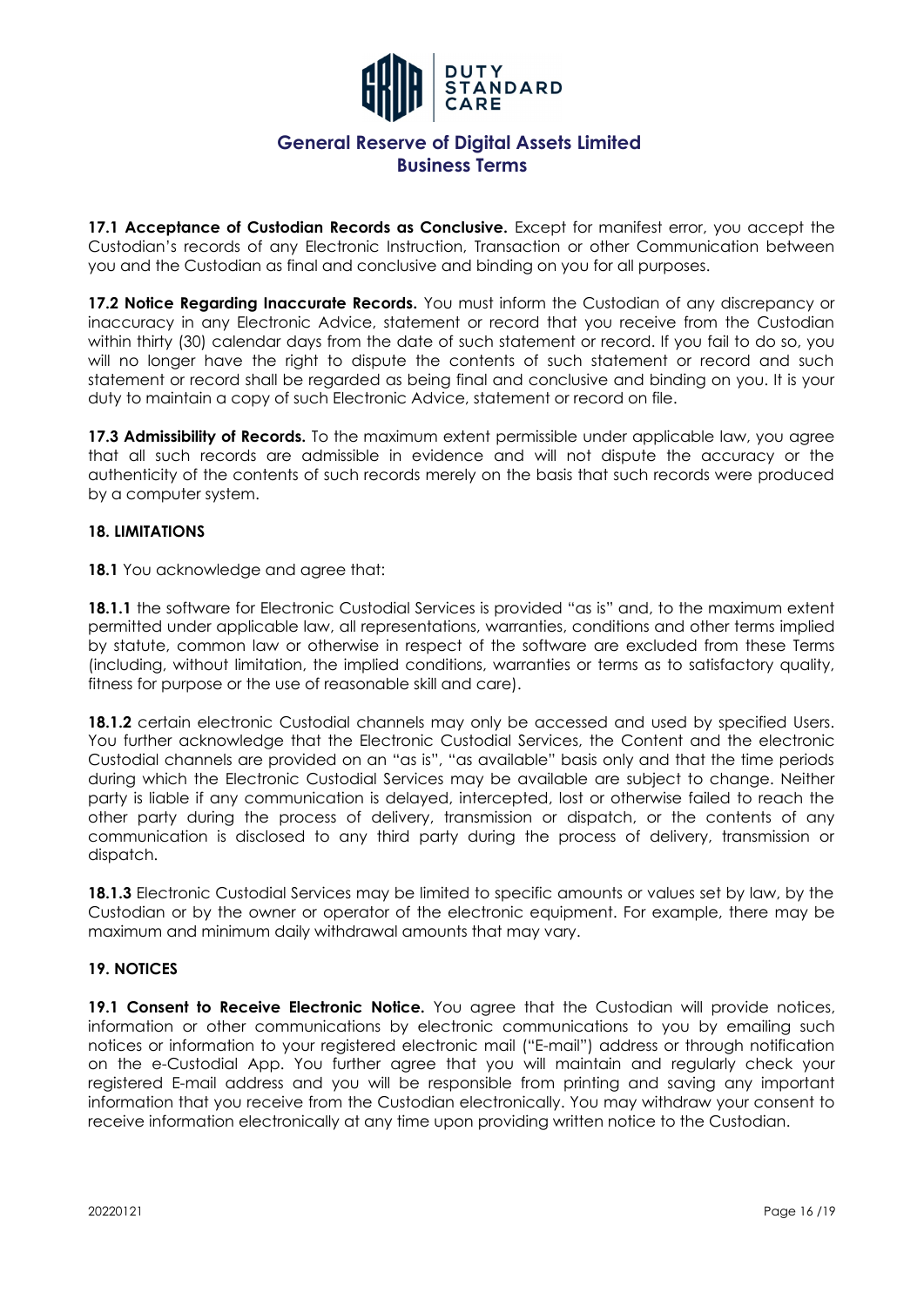

**19.2 Addresses for Notices.** All notices, demands or other communications required or permitted to be given under these Terms (the "Notices") must be in writing. Such Notices shall be delivered by facsimile or by electronic mail addressed:

**19.2.1** in the case of a Notice to you, to the facsimile number or electronic mail address last registered with the Custodian; and

**19.2.2** in the case of a Notice to the Custodian, using the appropriate address and other contact details provided by the Custodian to the Client from time to time. Communications from you to the Custodian shall be deemed to have been received upon acknowledgment of receipt by the Custodian.

19.3 Receipt of Notices. You are deemed to receive any Notice sent by the Custodian in respect of the Electronic Custodial Services (a) if delivered personally, at the time of delivery; (b) if sent by prepaid registered post, twenty (20) business days after posting; (c) if sent by facsimile, at the time shown in the transmission report as being successfully sent; and (d) if sent by email, at the time the Custodian sends it to your last registered email address.

19.4 Duty to Update. You must promptly inform the Custodian in writing of any change in your mailing address, fax number and/or email address for communication or any of your relevant particulars available in the Custodian's records (including signature, authorized signatory and/or mandate) and send the Custodian all supporting documents required by the Custodian. The Custodian will need a reasonable time period, not being less than 7 business days from receipt, to act and effect the change in the Custodian's records, after which, the Custodian may rely on the change. You acknowledge that your consent to receive notices electronically means that you agree to provide the Custodian with information needed to communicate with you electronically (including your current E-mail address).

**19.5 Applicability of this Provision.** This Clause relates only to Notices in respect of matters concerning these Terms and Electronic Custodial Services.

#### **20. MISCELLANEOUS**

**20.1 Information Requests.** You must promptly make available to the Custodian and/or to any relevant regulatory authority any information and/or documentation (a) the Custodian may reasonably request in order to fulfil its legal or regulatory obligations or any requirements which the Custodian needs or agrees to comply with from time to time or (b) requested by any relevant regulatory authority. You must provide upon reasonable request such assistance or cooperation as the Custodian may require in connection with any investigation or dispute resolution process.

**20.2 Account Review.** The Custodian reserves the right to inspect and conduct an audit to ensure that you have complied with your obligations under these Terms and you must forthwith comply with such requests and render all necessary help to the Custodian. If any non-compliance is discovered as a result of such review, you will be responsible for any costs reasonably incurred in respect of the review and any remedial action.

**20.3 Severability.** Any term or provision of this Agreement which is invalid or unenforceable in any jurisdiction shall, as to such jurisdiction, be ineffective to the extent of such invalidity or unenforceability without rendering invalid or unenforceable the remaining terms or provisions of this Agreement or affecting the validity or enforceability of any of the terms or provisions of this Agreement in any other jurisdiction.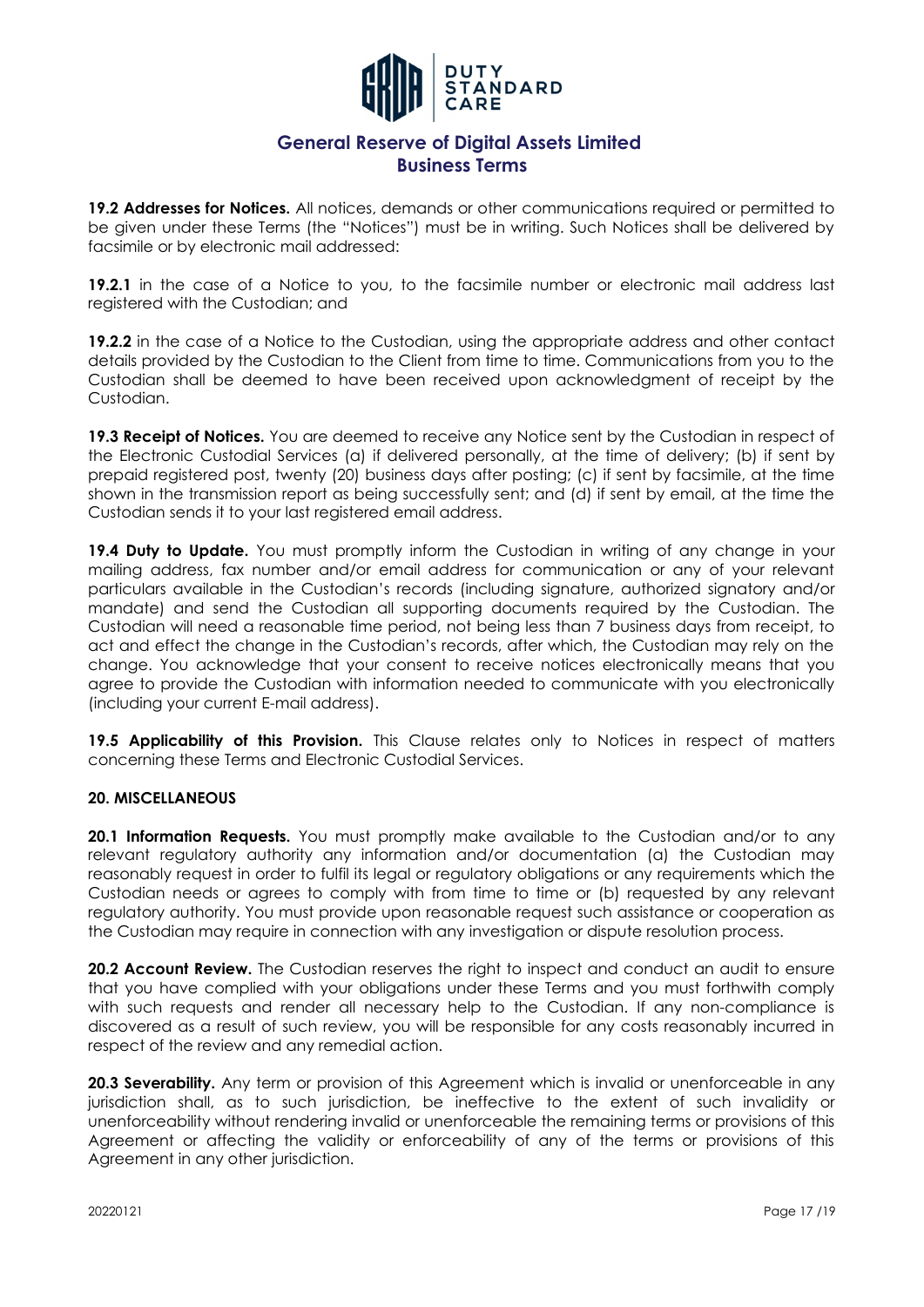

20.4 Other Terms and Conditions. In addition to these Terms, the Account Opening Terms (where applicable) and the Custodian's General Terms and Conditions governing other services provided to you, will, unless otherwise specified in writing, continue to apply and bind you. Except as set out in such terms, the parties do not have any rights against each other in relation to, and have not relied on, any oral, or written representation, warranty or collateral contract made before the date of your application for Electronic Custodial Services. If there is any conflict between such General Terms and Conditions and these Terms, the terms shall prevail in the following order of priority unless otherwise expressly stated: (i) the Custodian's General Terms and Conditions governing other services provided to you and (ii) the Account Opening Terms.

**20.5 Amendments and Variations.** The Custodian reserves the right to amend these Terms at any time. You will be informed of such amendments in writing or in any other appropriate manner of communication. The Custodian will ordinarily give you at least thirty (30) days' notice of any changes. However, the Custodian may implement changes without notice if the Custodian determines that such changes are necessary to comply with any legal or regulatory requirements or to improve the Electronic Custodial Services provided to you by the Custodian. If you or any User continue to use the Electronic Custodial Services after the effective date of such change, you are deemed to have agreed to the same.

**20.6 Assignment and Transfer.** Use of and access to the Electronic Custodial Services is personal to you. You may not assign or otherwise dispose of any benefit which you may receive under these Terms to any third party without the written consent of the Custodian. The Custodian may transfer any or all of its rights and obligations under these Terms without notice to or consent from you to a member of the Group or otherwise. Upon completion of the transfer, the transferee will assume all transferred rights and obligations from the date of the transfer. In addition, the Custodian may, without notice to or consent from you, delegate or sub-contract any rights or obligations under these Terms to any third party, and appoint third party providers, agents or sub-contractors to provide the whole or part of the Electronic Custodial Services. In connection with any assignment by the Custodian, you hereby irrevocably consent to the disclosure of information pertaining to you and this Agreement in connection with such transfer or assignment. You acknowledge that the Custodian has not made any representation, warranty, or covenant to you with respect to the transfer or assignment of all or any part of this Agreement.

20.7 Governing Law and Exclusive Jurisdiction. These Terms and any obligations arising therefrom are governed by and construed in accordance with the laws of the Commonwealth of The Bahamas. Unless the Custodian elects otherwise in writing, all disputes arising from or in connection with these Terms shall be resolved before the courts of the Commonwealth of The Bahamas, and you agree to submit to the jurisdiction of the Courts of the Commonwealth of The Bahamas.

**20.8 Waiver.** No forbearance, delay or indulgence by the Custodian enforcing Terms shall prejudice or restrict its rights. No waiver of rights shall operate as a waiver of any subsequent breach, and no right, power or remedy herein conferred upon or reserved for the Custodian is exclusive of any other right, power or remedy available to the Custodian and each such right, power or remedy shall be cumulative, unless otherwise expressly stipulated in these Terms.

#### **You acknowledge that you have received electronically a copy of this Agreement.**

Your access to and use of the Website and Electronic Custodial Services available through the Website is subject to compliance with all the terms set forth in this Agreement. Please read the Agreement carefully before you click on your acceptance thereof. If you are not willing to be